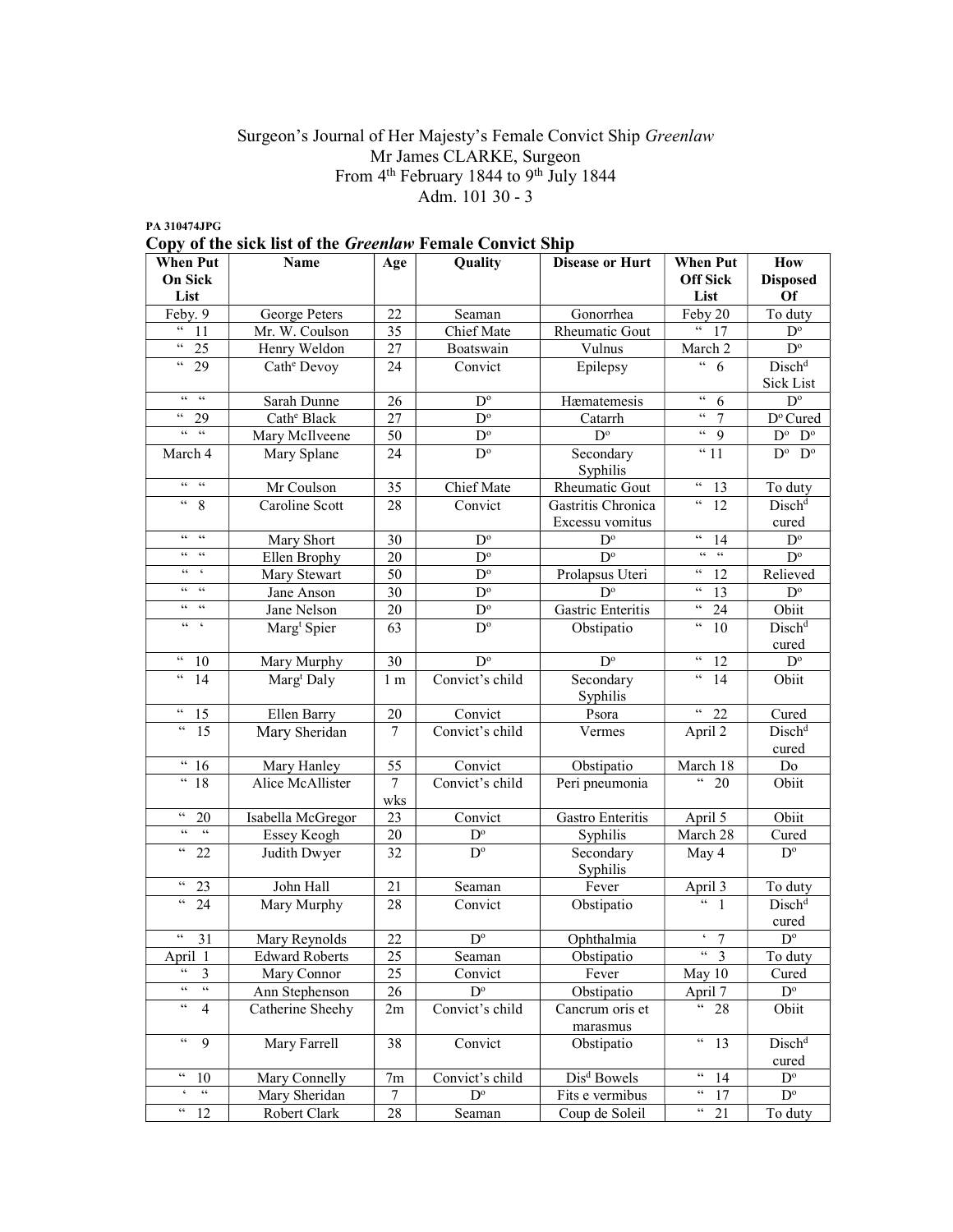| $\epsilon\epsilon$<br>13                                             | Caroline Scott            | 30              | Convict                 | Sea Sickness                     | $\mathsf{6}\,\mathsf{6}$<br>17  | Cured                       |
|----------------------------------------------------------------------|---------------------------|-----------------|-------------------------|----------------------------------|---------------------------------|-----------------------------|
| $\zeta\,\zeta$<br>$\zeta$ $\zeta$                                    | Hannah Black              | 28              | $D^{\circ}$             | Dysmenorrhea                     | $\zeta\,\zeta$<br>16            | $\mathbf{D}^{\text{o}}$     |
| $66 - 66$                                                            | Catherine Black           | 40              | Convict                 | Disordered                       | May 4                           | Dischd                      |
|                                                                      |                           |                 |                         | Bowels                           |                                 | cured                       |
| $\zeta\,\zeta$<br>17                                                 | Samuel Bellamy            | 16              | Apprentice              | Febris Ephemera                  | April 28                        | To duty                     |
| $\mathfrak{c}\,\mathfrak{c}$<br>18                                   | Mr R. Banks               | 40              | 2 <sup>nd</sup> mate    | Cyanche<br>Tonsillitis           | April 21                        | $D^{\circ}$                 |
| $\zeta\,\zeta$<br>$\zeta\,\zeta$                                     | Mary Splane               | 24              | Convict                 | Second <sup>y</sup> Syphilis     | May 4 <sup>th</sup>             | Disch <sup>d</sup><br>cured |
| $\epsilon\epsilon$<br>20                                             | Jane Donaghey             | 40              | $D^{\circ}$             | Diarrhoea<br>marasmus etc        | May 31                          | Obiit                       |
| $\epsilon\epsilon$<br>21                                             | Susan Young               | 16              | $D^{\circ}$             | Diarrhoea et<br>Gastro Enteritis | April 29                        | $\mathbf{D}^{\text{o}}$     |
| $\epsilon\epsilon$<br>22                                             | Mary Farrell              | 40              | $\mathbf{D}^{\text{o}}$ | Disord <sup>d</sup> Bowels       | April 30                        | Disch <sup>d</sup><br>cured |
| $66\pm66$                                                            | Mary Reynolds             | 22              | $\mathbf{D}^{\text{o}}$ | $D^{\circ}$                      | April 26                        | $D^{\circ}$                 |
| $\zeta \, \zeta$<br>26                                               | <b>Edward Roberts</b>     | 25              | Seaman                  | Phlegmon                         | April 30                        | To duty                     |
| $66 - 66$                                                            | <b>Bridget Rooney</b>     | 47              | Convict                 | Fract <sup>d</sup> Sternum       | May 17                          | Disch <sup>d</sup><br>cured |
| $\mathcal{C}\mathcal{C}$<br>27                                       | Mary Maher                | 28              | $\mathbf{D}^{\text{o}}$ | Febris Ephemera                  | May 1                           | $\mathbf{D}^{\text{o}}$     |
| $\zeta\,\zeta$<br>$\zeta\,\zeta$                                     | Mary Murphy               | 28              | $\mathbf{D}^{\text{o}}$ | Dyspepsia                        | June 15                         | $\mathbf{D}^{\text{o}}$     |
| $\epsilon\epsilon$<br>28                                             | Mr Coulson                | 35              | 1 <sup>st</sup> mate    | Rheumatism                       | May 6                           | To duty                     |
| $\epsilon\epsilon$<br>29                                             | Robert Clark              | 28              | Seaman                  | Obstipatio                       | May 12                          | $\mathbf{D}^{\text{o}}$     |
| $\zeta\,\zeta$<br>$\zeta\,\zeta$                                     | Ellen McClelland          | $\overline{2}$  | Convict's child         | Vermes                           | May 8                           | Cured                       |
| $\zeta \, \zeta$<br>$\zeta\,\zeta$                                   | James Kemp                | 28              | Seaman                  | Vulnus                           | May 4                           | To duty                     |
| $\zeta\,\zeta$<br>$\zeta\,\zeta$                                     | Mary Stewart              | 40              | Convict                 | Disord <sup>d</sup> Bowels       | May 6                           | Cured                       |
| $\mathsf{c}\,\mathsf{c}$<br>$\zeta\,\zeta$                           | Mary McIlveene            | 51              | $D^{\circ}$             | $D^{\circ}$                      | May 1                           | $\mathbf{D}^{\text{o}}$     |
| $\boldsymbol{\varsigma} \, \boldsymbol{\varsigma}$<br>30             | Ed Obey                   | 17              | Apprentice              | Rheumatism                       | May 10                          | To duty                     |
| April 30                                                             | Sarah Dunne               | 26              | Convict                 | Colica                           | May 10                          | $\overline{D}^d$ cured      |
| $\zeta\,\zeta$<br>$\zeta\,\zeta$                                     | Mary Reynolds             | 22              | $\mathbf{D}^{\text{o}}$ | Obstipatio                       | $\frac{\text{May }4}{\text{c}}$ | $\mathbf{D}^{\text{o}}$     |
| $\zeta\,\zeta$<br>$\zeta\,\zeta$                                     | Ellen Brophy              | 20              | $D^{\circ}$             | $D^{\circ}$                      |                                 | $\mathbf{D}^{\text{o}}$     |
| $\overline{2}$<br>May                                                | Marg <sup>t</sup> Spier   | 53              | $\mathbf{D}^{\text{o}}$ | $D^{\circ}$                      | May 23                          | $\mathbf{D}^{\text{o}}$     |
| $\zeta\,\zeta$<br>$\overline{4}$                                     | Jane Rodgers              | 47              | $\mathbf{D}^{\text{o}}$ | Diarrhoea                        | May 8                           | $\mathbf{D}^{\text{o}}$     |
| $\epsilon\,\epsilon$<br>5                                            | Sarah Glynn               | 25              | $\mathbf{D}^{\text{o}}$ | Contusio                         | May 9                           | $\mathbf{D}^{\text{o}}$     |
| $\zeta\,\zeta$<br>6                                                  | George Peters             | 22              | Seaman                  | Rheumatism                       | May 7                           | $\mathbf{D}^{\text{o}}$     |
| $\zeta\,\zeta$<br>$\zeta \, \zeta$                                   | Joseph Witton             | 28              | Joiner                  | Chronic<br><b>Bronchitis</b>     | May 19                          | To duty                     |
| $\zeta\,\zeta$<br>7                                                  | Mary Meade                | 35              | Convict                 | Ophthalmia                       | May 13                          | Cured                       |
| $\epsilon\,\epsilon$<br>9                                            | Ellen Kane                | 19              | $D^{\circ}$             | Herpes                           | May 27                          | $D^{\circ}$                 |
| $\boldsymbol{\varsigma} \, \boldsymbol{\varsigma}$<br>$\zeta\,\zeta$ | Mary Short                | $\overline{30}$ | $\mathbf{D}^{\text{o}}$ | Scorbutus Incip <sup>s</sup>     | July 2                          | $\overline{D^{\circ}}$      |
| $\epsilon\,\epsilon$<br>$\mathsf{c}\,\mathsf{c}$                     | <b>Bridget Neill</b>      | 28              | $D^{\circ}$             | $\mathbf{D}^{\text{o}}$          | May 18                          | Cured                       |
| $\zeta\,\zeta$<br>$\boldsymbol{\zeta} \, \boldsymbol{\zeta}$         | Cath <sup>e</sup> Sheehy  | 30              | $D^{\circ}$             | Ophthalmia                       | June 11                         | $D^{\circ}$                 |
| $\zeta\,\zeta$<br>$\zeta \, \zeta$                                   | Mary Haddock              | 35              | $D^{\circ}$             | $D^{\circ}$                      | May 18                          | $D^{\circ}$                 |
| $\epsilon\, \epsilon$<br>10                                          | Marg <sup>t</sup> Lynch   | 20              | $D^{\circ}$             | Do                               | May 13                          | $D^{\circ}$                 |
| $\zeta\,\zeta$<br>$\zeta\,\zeta$                                     | Maria O'Brien             | 22              | $D^{\circ}$             | Scorbutus Incip <sup>s</sup>     |                                 | $D^{\circ}$                 |
| $\zeta\,\zeta$<br>$\zeta\,\zeta$                                     | Mary Gibbons              | 30              | $D^{\circ}$             | $D^{\circ}$                      | May 20                          | $D^{\circ}$                 |
| $\zeta\,\zeta$<br>$\zeta \, \zeta$                                   | Ann Pressley              | 28              | $D^{\circ}$             | $D^{\circ}$                      | $\zeta\,\zeta$                  | $D^{\circ}$                 |
| $\epsilon\epsilon$<br>11                                             | Mr Coulson                | 36              | Chief mate              | Rheumatic Gout                   | May 23                          | To duty                     |
| $\mathsf{c}\,\mathsf{c}$<br>12                                       | Mary Doyle                | 48              | Convict                 | Amaurosis                        | May 20                          | Cured                       |
| $\epsilon\epsilon$<br>$\epsilon\epsilon$                             | Ann McCarthy              | 40              | $D^{\circ}$             | Scorbutus Incip <sup>s</sup>     | May 23                          | $D^{\circ}$                 |
| May 12                                                               | Cath <sup>e</sup> Kearney | 24              | Convict                 | <b>Incipient Scurvy</b>          | May 16                          | Cured                       |
| $\mathsf{G}\mathsf{G}$<br>$\mathsf{c}\,\mathsf{c}$                   | Mary Murphy               | 30              | $D^{\circ}$             | $D^{\circ}$                      | May 20                          | $D^{\circ}$                 |
| $\epsilon\epsilon$<br>$\zeta\,\zeta$                                 | Maria O'Brien             | 24              | $D^{\circ}$             | Otitis                           |                                 | $D^{\circ}$                 |
| $\mathsf{G}\,\mathsf{G}$<br>$\epsilon\epsilon$                       | Eliza Coffee              | 21              | $D^{\circ}$             | Incipient Scurvy                 | $\zeta\,\zeta$                  | $D^{\circ}$                 |
| $\epsilon\epsilon$<br>14                                             | Mr John Edgar             | 46              | $Comr$ of<br>'Greenlaw' | Hæmatamesis                      | May 25                          | To duty                     |
| $\zeta\,\zeta$<br>$\zeta\,\zeta$                                     | Cath <sup>e</sup> Black   | 40              | Convict                 | Dis <sup>d</sup> Bowels          | May 23                          | Cured                       |
| $\boldsymbol{\varsigma}$ $\boldsymbol{\varsigma}$<br>16              | Elizabeth Clark           | 42              | $D^{\circ}$             | Pain in side                     | May 30                          | $D^{\circ}$                 |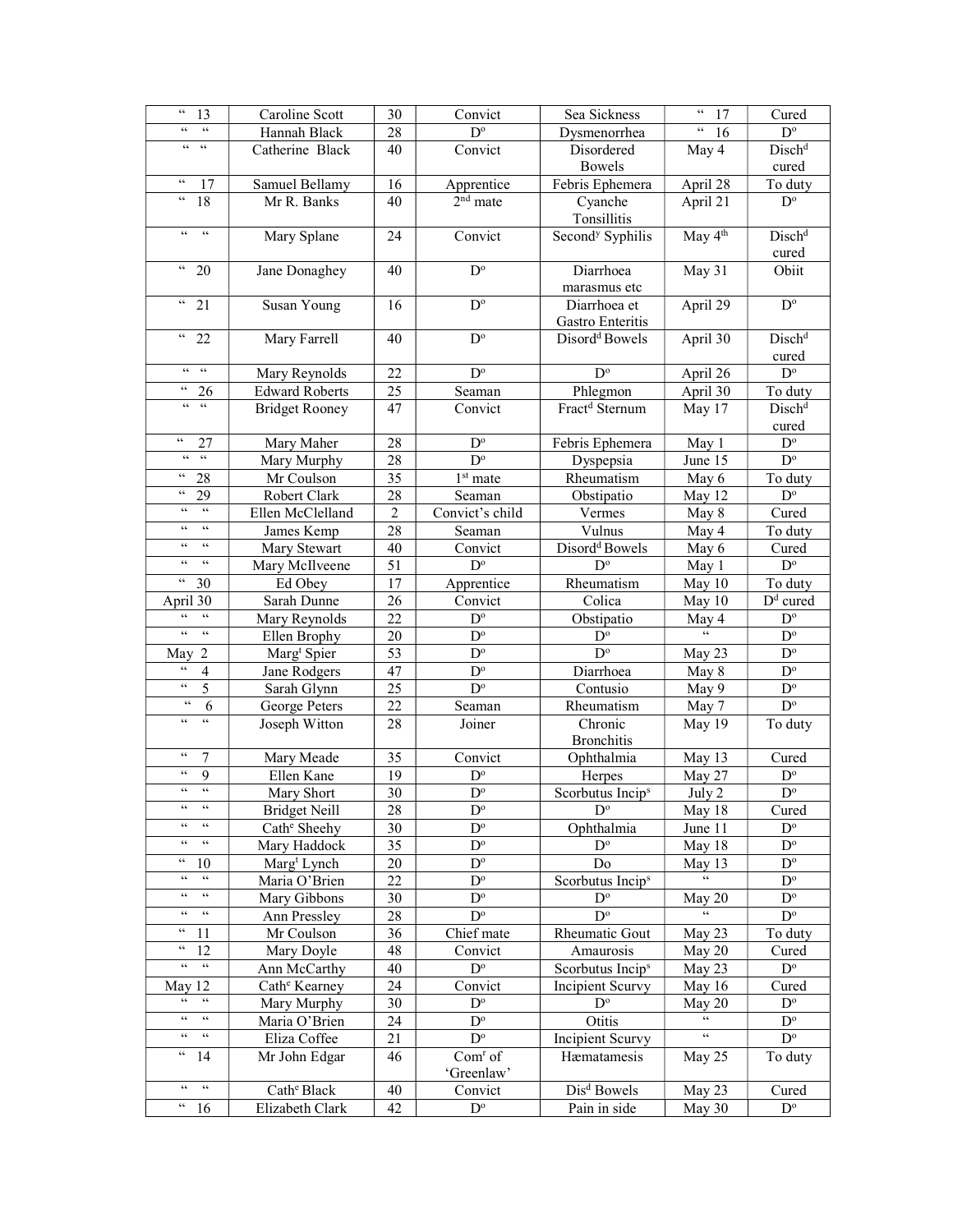| $\epsilon\,\epsilon$<br>$\epsilon\epsilon$                               | Ann Stephenson              | 26             | $D^{\circ}$             | Peri pneumonia          | May 20                    | $D^{\circ}$             |
|--------------------------------------------------------------------------|-----------------------------|----------------|-------------------------|-------------------------|---------------------------|-------------------------|
| $\zeta\,\zeta$<br>$\zeta\,\zeta$                                         | <b>Bridget Walsh</b>        | 22             | $D^{\circ}$             | Incipient Scurvy        | May 20                    | $D^{\circ}$             |
| $\zeta\,\zeta$<br>$\epsilon\epsilon$                                     | Judith Dwyer                | 32             | $D^{\circ}$             | Rheumatism              | May 19                    | $D^{\circ}$             |
| May 17                                                                   | Marg <sup>t</sup> Dolan     | 35             | $\mathbf{D}^{\text{o}}$ | Incipient Scurvy        | May 23                    | $D^{\circ}$             |
| $\boldsymbol{\varsigma}$ $\boldsymbol{\varsigma}$<br>$\zeta\,\zeta$      | Rose Sheridan               | 35             | $D^{\circ}$             | $D^{\circ}$             | June 14                   | $D^{\circ}$             |
| $\zeta\,\zeta$<br>$\zeta\,\zeta$                                         | Maria O'Brien               | 24             | $D^{\rm o}$             | Sore throat             | May 20                    | $\mathbf{D}^{\text{o}}$ |
| $\zeta \, \zeta$<br>$\zeta\,\zeta$                                       | <b>Bridget Daly</b>         | $\overline{2}$ | Convict's child         | Marasmus                | May 17                    | Obiit                   |
| $\zeta\,\zeta$<br>20                                                     | Mary Meehan                 | 28             | Convict                 | Colica                  | May 21                    | Cured                   |
| $\boldsymbol{\varsigma} \, \boldsymbol{\varsigma}$<br>23                 | <b>Edward Roberts</b>       | 25             | Seaman                  | Sprain                  | June 10                   | To duty                 |
| $\epsilon\, \epsilon$<br>23                                              | Ellen Robinson              | 26             | Convict                 | Obstipatio              | May 26                    | Cured                   |
|                                                                          | Winifred Farrell            | 30             | $D^{\rm o}$             | Incipient Scurvy        | July 2                    | $D^{\circ}$             |
| May 27                                                                   | Brig <sup>t</sup> Donahoe   | 28             | Convict                 | $D^{\circ}$             | May 30                    | D <sup>d</sup> Cured    |
| $\zeta\,\zeta$<br>$\zeta\,\zeta$                                         | M. Murphy                   | 28             | $D^{\circ}$             | $D^{\circ}$             | June 6                    | $\mathbf{D}^{\text{o}}$ |
| $\zeta\,\zeta$<br>$\zeta\,\zeta$                                         | Jane Rodgers                | 47             | $D^{\circ}$             | $\mathbf{D}^{\text{o}}$ | June 7                    | $\mathbf{D}^{\text{o}}$ |
| $\ensuremath{\mathsf{G}}\ensuremath{\mathsf{G}}$<br>$\zeta\,\zeta$       | Cath <sup>e</sup> Callaghan | 50             | $D^{\circ}$             | $D^{\circ}$             | July 2                    | $\mathbf{D}^{\text{o}}$ |
| $\epsilon\epsilon$<br>66                                                 | M. McIlveene                | 50             | $D^{\circ}$             | $D^{\circ}$             | June 3                    | $D^{\circ}$             |
| $\epsilon\epsilon$<br>66                                                 | C. Horton                   | 38             | $D^{\circ}$             | $D^{\circ}$             | June 7                    | $D^{\circ}$             |
| $\zeta\,\zeta$<br>$\zeta\,\zeta$                                         | E. Reynolds                 | 19             | $D^{\circ}$             | $D^{\circ}$             | May 30                    | $D^{\circ}$             |
| $\zeta\,\zeta$<br>$\zeta\,\zeta$                                         | Ann Henry                   | 22             | $D^{\circ}$             | $\mathbf{D}^{\text{o}}$ |                           | $\mathbf{D}^{\text{o}}$ |
| $\zeta\,\zeta$<br>$\zeta\,\zeta$                                         | Cath <sup>e</sup> Reilly    | 25             | $D^{\circ}$             | $D^{\circ}$             | June 3                    | $D^{\circ}$             |
| $\zeta \, \zeta$<br>$\zeta\,\zeta$                                       | Nancy Neill                 | 24             | $D^{\circ}$             | $D^{\circ}$             | $\overline{\mathcal{L}}$  | $\mathbf{D}^{\text{o}}$ |
| $\zeta\,\zeta$<br>$\zeta\,\zeta$                                         | M. McCarthy                 | 40             | $D^{\circ}$             | $D^{\circ}$             | May 31                    | $\mathbf{D}^{\text{o}}$ |
| $\zeta \, \zeta$<br>$\zeta\,\zeta$                                       | Judith Maher                | 20             | $D^{\circ}$             | Febris Ephemera         | June 5                    | $\mathbf{D}^{\text{o}}$ |
| $\zeta\,\zeta$<br>$\epsilon\epsilon$                                     | Mary Kelly                  | 24             | $D^{\circ}$             | Obstipatio              | June 3                    | $\mathbf{D}^{\text{o}}$ |
| $\boldsymbol{\varsigma}$<br>$\zeta\,\zeta$                               | Mary Guinane                | 19             | $D^{\circ}$             | Dysmenorrhea            | June 2                    | $\mathbf{D}^{\text{o}}$ |
| $\epsilon\,\epsilon$<br>$\epsilon\epsilon$                               | Mary Rooney                 | 27             | $D^{\circ}$             | Gastritis               | June 10                   | $\mathbf{D}^{\text{o}}$ |
| $\frac{1}{27}$                                                           | Mr Coulson                  | 36             | Chief mate              | <b>Rheumatic Gout</b>   | $\zeta\,\zeta$            | To duty                 |
| $\overline{28}$                                                          | Sarah Glynn                 | 25             | Convict                 | Peri pneumonia          | $\overline{\mathfrak{c}}$ | D <sup>d</sup> Cured    |
| $66 -$<br>$\overline{\mathfrak{c}}$                                      | Mary Meade                  | 36             | $D^{\circ}$             | Diarrhoea               | May 30                    | $\mathbf{D}^{\text{o}}$ |
| $\epsilon\epsilon$<br>$-66$                                              | Marg <sup>t</sup> Maginnis  | 20             | $D^{\circ}$             | Colic                   | May 31                    | $D^{\circ}$             |
| May 29                                                                   | Ellen Connors               | 30             | Convict                 | Scorbutus               | July 3                    | To                      |
|                                                                          |                             |                |                         |                         |                           | Hospital                |
| $\epsilon\epsilon$<br>31                                                 | Mary Wrinkle                | 25             | $D^{\circ}$             | Incipient Scurvy        | June 3                    | D <sup>d</sup> Cured    |
| $\zeta\,\zeta$<br>$\zeta\,\zeta$                                         | Marg <sup>t</sup> Leary     | 26             | $\mathbf{D}^{\text{o}}$ | $D^{\circ}$             | June 3                    | $\mathbf{D}^{\text{o}}$ |
| $\zeta\,\zeta$<br>$\epsilon$                                             | James Lawson                | 34             | Seaman                  | Obstipatio              | June 12                   | To duty                 |
| June 4                                                                   | Mary Mee                    | 28             | Convict                 | Scorbutus               | July 3                    | To                      |
|                                                                          |                             |                |                         |                         |                           | Hospital                |
| $\zeta \, \zeta$<br>$\zeta\,\zeta$                                       | Ann Pressley                | 28             | $\mathbf{D}^{\text{o}}$ | Diarrhoea etc           | June 11                   | Obiit                   |
| $\zeta\,\zeta$<br>$\zeta\,\zeta$                                         | Ann Bean                    | 30             | $D^{\circ}$             | Scorbutus               | July 3                    | To                      |
|                                                                          |                             |                |                         |                         |                           | Hospital                |
| $\zeta\,\zeta$<br>$\zeta\,\zeta$                                         | Alice Delahunty             | 24             | $D^{\circ}$             | $D^{\circ}$             | June 14                   | $Dd$ Cured              |
| $\zeta \, \zeta$<br>$\zeta\,\zeta$                                       | M. O'Brien                  | 24             | $D^{\circ}$             | Sore throat             | June 23                   | $D^{\circ}$             |
| $\mathfrak{c}\mathfrak{c}$<br>$\zeta\,\zeta$                             | Eliza Hart                  | 25             | $D^{\circ}$             | Scorbutus               | June 7                    | $D^{\circ}$             |
| $\zeta\,\zeta$<br>5                                                      | Mary Cooke                  | 20             | $D^{\circ}$             | $D^{\circ}$             | June 10                   | $D^{\circ}$             |
| $\zeta\,\zeta$<br>6                                                      | Jane McFarland              | 56             | $D^{\circ}$             | Diarrhoea               | June 10                   | $D^{\circ}$             |
| $\zeta\,\zeta$<br>9                                                      | Brid <sup>t</sup> Neill     | 28             | $\mathbf{D}^{\text{o}}$ | Incipient Scurvy        | June 18                   | $\mathbf{D}^{\text{o}}$ |
| $\mathfrak{c}\mathfrak{c}$<br>$\boldsymbol{\zeta}\boldsymbol{\zeta}$     | Hannah Black                | 28             | $D^{\circ}$             | Diarrhpea               | June 23                   | $D^o\,D^o$              |
| $\mathfrak{c}\,\mathfrak{c}$<br>$\zeta\,\zeta$                           | Mary Splane                 | 24             | $D^{\circ}$             | Rheumatic Fever         | June 14                   |                         |
| $\zeta\,\zeta$<br>$\zeta\,\zeta$                                         | Alice Connors               | 28             | $D^{\circ}$             | Scorbutus               | July 6                    | To                      |
|                                                                          |                             |                |                         |                         |                           | Hospital                |
| June 9                                                                   | William Meade               | $\overline{2}$ | Convict's               | Diarrhoea               | June 12                   | D <sup>d</sup> Cured    |
| $\epsilon\epsilon$<br>10                                                 | Eliza Hart                  | 25             | Convict                 | Scorbutus et            | July 6                    | To                      |
|                                                                          |                             |                |                         | Dysenteria              |                           | Hospital                |
| $\zeta\,\zeta$<br>$\epsilon\epsilon$                                     | John Nelson                 | 24             | Seaman                  | Cyanche                 | June 13                   | To duty                 |
|                                                                          |                             |                |                         | Tonsillitis             |                           |                         |
| $\epsilon\,\epsilon$<br>11                                               | Mary Doyle                  | 48             | Convict                 | Diarrhoea               | $\zeta\,\zeta$            | $Dd$ Cured              |
| $\epsilon\epsilon$<br>$\boldsymbol{\varsigma} \, \boldsymbol{\varsigma}$ | John Hall                   | 24             | Seaman                  | Psora                   | $\zeta\,\zeta$            | To duty                 |
|                                                                          |                             |                |                         |                         |                           |                         |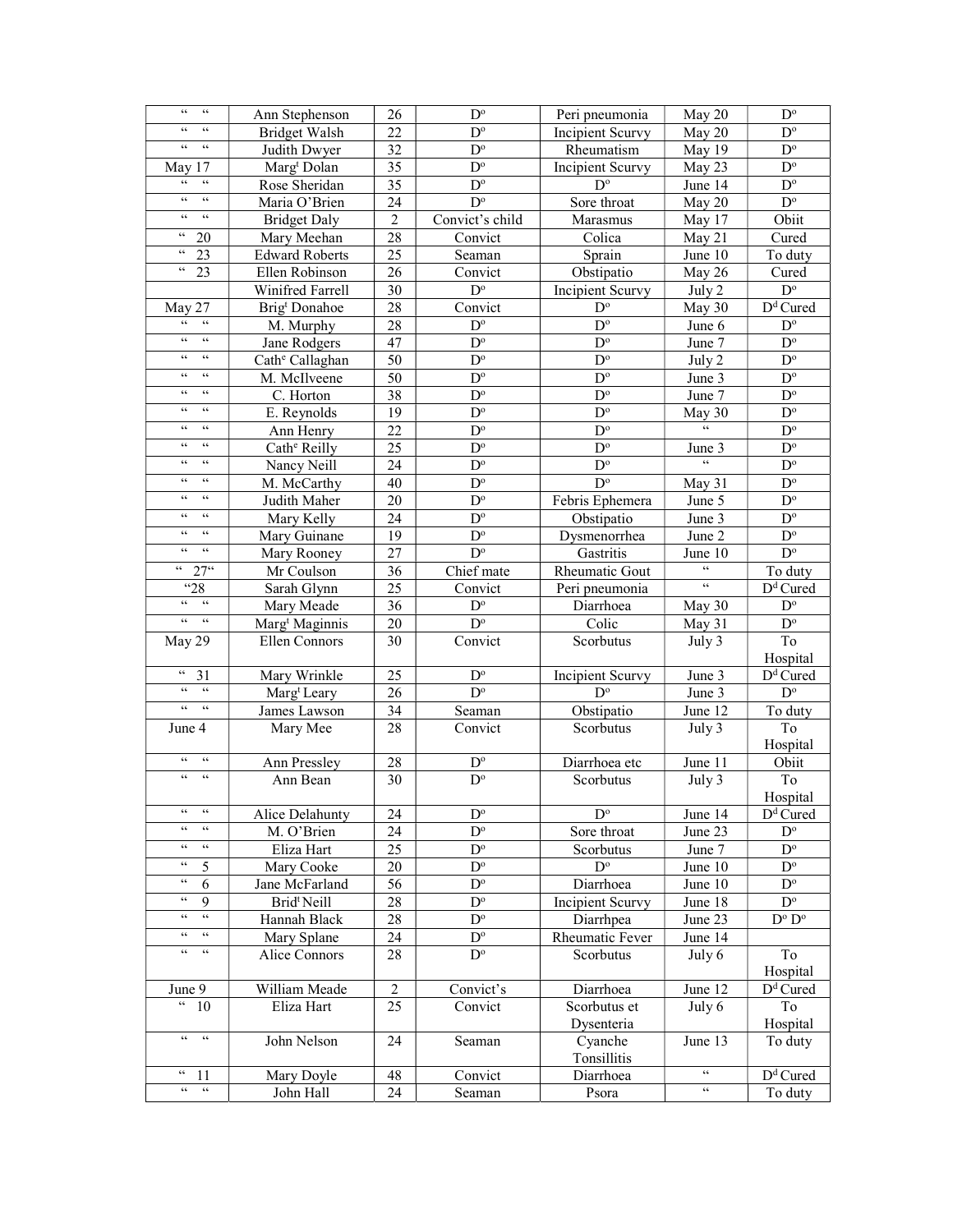| $\zeta\,\zeta$<br>$\epsilon\epsilon$           | Ellen Kane                 | 19             | Convict                                | Cyanche                     | $\zeta\,\zeta$                                    | $Dd$ Cured              |
|------------------------------------------------|----------------------------|----------------|----------------------------------------|-----------------------------|---------------------------------------------------|-------------------------|
|                                                |                            |                |                                        | Tonsillitis                 |                                                   |                         |
| $\zeta\,\zeta$<br>$\zeta\,\zeta$               | Jane Devlin                | 21             | $D^{\circ}$                            | Scurvy                      | July 2                                            | $\mathbf{D}^{\text{o}}$ |
| $\zeta\,\zeta$<br>$\zeta\,\zeta$               | Nancy Neill                | 26             | $D^{\circ}$                            | $D^{\circ}$                 | $\boldsymbol{\varsigma}$ $\boldsymbol{\varsigma}$ | $D^{\circ}$             |
| 12<br>June                                     | Mary Owen                  | 27             | $D^{\circ}$                            | Febris Ephemera             | June 25                                           | $\mathbf{D}^{\text{o}}$ |
| $\zeta\,\zeta$<br>$\zeta\,\zeta$               | Mary Maher                 | 28             | $D^{\circ}$                            | Diarrhoea                   | June 28                                           | $\mathbf{D}^{\text{o}}$ |
| $\mathsf{G}\,\mathsf{G}$<br>$\zeta\zeta$       | Mary Meehan                | 27             | $D^{\circ}$                            | Obstipatio                  | $\zeta$ $\zeta$                                   | $D^{\circ}$             |
| $\,$ $\,$ $\,$ $\,$<br>$\epsilon$              | Cath <sup>e</sup> Moriarty | 32             | $D^{\circ}$                            | Diarrhoea                   | June 17                                           | $\mathbf{D}^{\text{o}}$ |
| $\zeta\,\zeta$<br>$\zeta\,\zeta$               | Jane McFarland             | 56             | $D^{\circ}$                            | Incipient Scurvy            | June 28                                           | $D^{\circ}$             |
| June 14                                        | Ann Henry                  | 22             | $D^{\circ}$                            | Scorbutus                   | July 6                                            | To                      |
|                                                |                            |                |                                        |                             |                                                   | Hospital                |
| $\zeta\,\zeta$<br>$\epsilon\epsilon$           | Mary Rooney                | 23             | $D^{\circ}$                            | D <sup>o</sup> et Dyenteria | July 3                                            | $\mathbf{D}^{\text{o}}$ |
| $\zeta\,\zeta$<br>$\zeta\,\zeta$               | Marg <sup>t</sup> Malia    | 25             | $D^{\circ}$                            | Scorbutus                   |                                                   | $D^{\circ}$             |
| June 15                                        | Thos Donaghey              | $\overline{2}$ | Convict's child                        | Diarrhoea et                | July 3                                            | Obiit                   |
|                                                |                            |                |                                        | Marasmus                    |                                                   |                         |
| $\epsilon\epsilon$<br>17                       | Norah Mahony               | 52             | Convict                                | Scurvy                      | July 1                                            | Cured                   |
| $\zeta\,\zeta$<br>$\zeta\,\zeta$               | Alley Nodwell              | 30             | $\mathbf{D}^{\text{o}}$                | $D^{\circ}$                 | June 28                                           | $D^{\circ}$             |
| $\epsilon\epsilon$<br>18                       | Mr Carter                  | 22             | $3rd$ mate                             | Concussio                   | July 1                                            | To duty                 |
|                                                |                            |                |                                        | Cerebis                     |                                                   |                         |
| $\mathcal{C}\mathcal{C}$<br>22                 | Mary Connors               | 25             | Convict                                | Diarrhoea                   | June 28                                           | D <sup>d</sup> Cured    |
| $\epsilon\,\epsilon$<br>24                     | Cath <sup>e</sup> Devoy    | 21             | $D^{\rm o}$                            | Scurvy                      | July 5                                            | $D^{\circ}$             |
| $\zeta\,\zeta$<br>$\epsilon\epsilon$           | Mary Skiffington           | 43             | $D^{\circ}$                            | $D^{\circ}$                 | July 3                                            | To                      |
|                                                |                            |                |                                        |                             |                                                   | Hospital                |
| $\zeta\,\zeta$<br>$\zeta\,\zeta$               | Mary Riordan               | 50             | $\mathbf{D}^{\text{o}}$                | $\mathbf{D}^{\text{o}}$     | July 5                                            | Cured                   |
| $\zeta\,\zeta$<br>$\epsilon\epsilon$           | Mr Edgar                   | 46             | Com <sup>r</sup> of                    | Contusio                    | July 1                                            | To duty                 |
| $\zeta\,\zeta$<br>$\zeta\,\zeta$               |                            |                | 'Greenlaw'                             |                             | $\zeta\,\zeta$                                    |                         |
|                                                | Nancy Neill                | 26             | Convict                                | Colica                      | $\zeta\,\zeta$                                    | Cured                   |
| 66<br>25<br>$\zeta\zeta$<br>$\zeta\,\zeta$     | Mary Nowlan                | 21             | $D^{\circ}$                            | Scurvy                      |                                                   | $\mathbf{D}^{\text{o}}$ |
|                                                | Sarah Dunne                | 26             | $D^{\circ}$                            | D° et Colica                | July 6                                            | To                      |
| $\zeta\,\zeta$<br>$\zeta\,\zeta$               |                            |                |                                        |                             |                                                   | Hospital                |
| $\epsilon\epsilon$                             | Eliza Coffee               | 21             | $\mathbf{D}^{\text{o}}$<br>$D^{\circ}$ | Vulnus                      | July 5                                            | Cured<br>$D^{\circ}$    |
| 27                                             | Mary Turner                | 24             |                                        | Scurvy &<br>Diarrhoea       | July 1                                            |                         |
| $66 -$<br>$\epsilon\epsilon$                   | Marg <sup>t</sup> Lynch    | 24             | $D^{\circ}$                            | $D^{\circ}$                 | July 6                                            | To                      |
|                                                |                            |                |                                        |                             |                                                   | Hospital                |
| $\zeta\,\zeta$<br>$\zeta\,\zeta$               | Ellen Devlin               | 20             | $D^{\rm o}$                            | Incipient Scurvy            | July 1                                            | Cured                   |
| July 1                                         | <b>Bridget Rooney</b>      | 47             | Convict                                | Scurvy                      | July 9                                            | To the                  |
|                                                |                            |                |                                        |                             |                                                   | 'Anson'                 |
|                                                |                            |                |                                        |                             |                                                   | Convict                 |
|                                                |                            |                |                                        |                             |                                                   | Depot                   |
| $\mathfrak{c}\mathfrak{c}$<br>2                | Mary McIlveene             | 51             | $D^{\rm o}$                            | $\overline{D^o}$            | $\epsilon\epsilon$                                | $\mathbf{D}^{\text{o}}$ |
| $\zeta\,\zeta$<br>4                            | Mary Farrell               | 40             | $D^{\circ}$                            | $D^{\circ}$                 | $\pmb{\zeta}$                                     | $D^{\circ}$             |
| $\zeta \, \zeta$<br>$\mathfrak{c}\mathfrak{c}$ | Rose Sheridan              | 35             | $D^{\circ}$                            | D <sup>o</sup> et Dyenteria | July 6                                            | To                      |
|                                                |                            |                |                                        |                             |                                                   | Hospital                |
| $\epsilon\epsilon$<br>$\textsf{G}\,\textsf{G}$ | Marg <sup>t</sup> Connolly | 34             | $D^{\circ}$                            | $D^{\circ}$                 | $\zeta\,\zeta$                                    | $\mathbf{D}^{\text{o}}$ |
| $\epsilon\epsilon$<br>$\epsilon\epsilon$       | Mary Meade                 | 35             | $D^{\circ}$                            | $\overline{D^{\circ}}$      | $\mathfrak{c}\,\mathfrak{c}$                      | $D^{\circ}$             |
| $\mathfrak{c}\mathfrak{c}$<br>$\zeta\,\zeta$   | <b>Edward Castle</b>       | 5              | Convict's child                        | Scald                       | $\zeta\,\zeta$                                    | $\mathbf{D}^{\text{o}}$ |
| $\mathfrak{c}\mathfrak{c}$<br>5                | <b>Bridget Meehan</b>      | 22             | Convict                                | Scurvy                      | July 9                                            | To the                  |
|                                                |                            |                |                                        |                             |                                                   | 'Anson'                 |
| $\mathfrak{c}\mathfrak{c}$<br>$\tau$           | Esther Jameson             | 58             | $\mathbf{D}^{\text{o}}$                | Colica                      | $\boldsymbol{\varsigma}$ $\boldsymbol{\varsigma}$ | To                      |
|                                                |                            |                |                                        |                             |                                                   | Hospital                |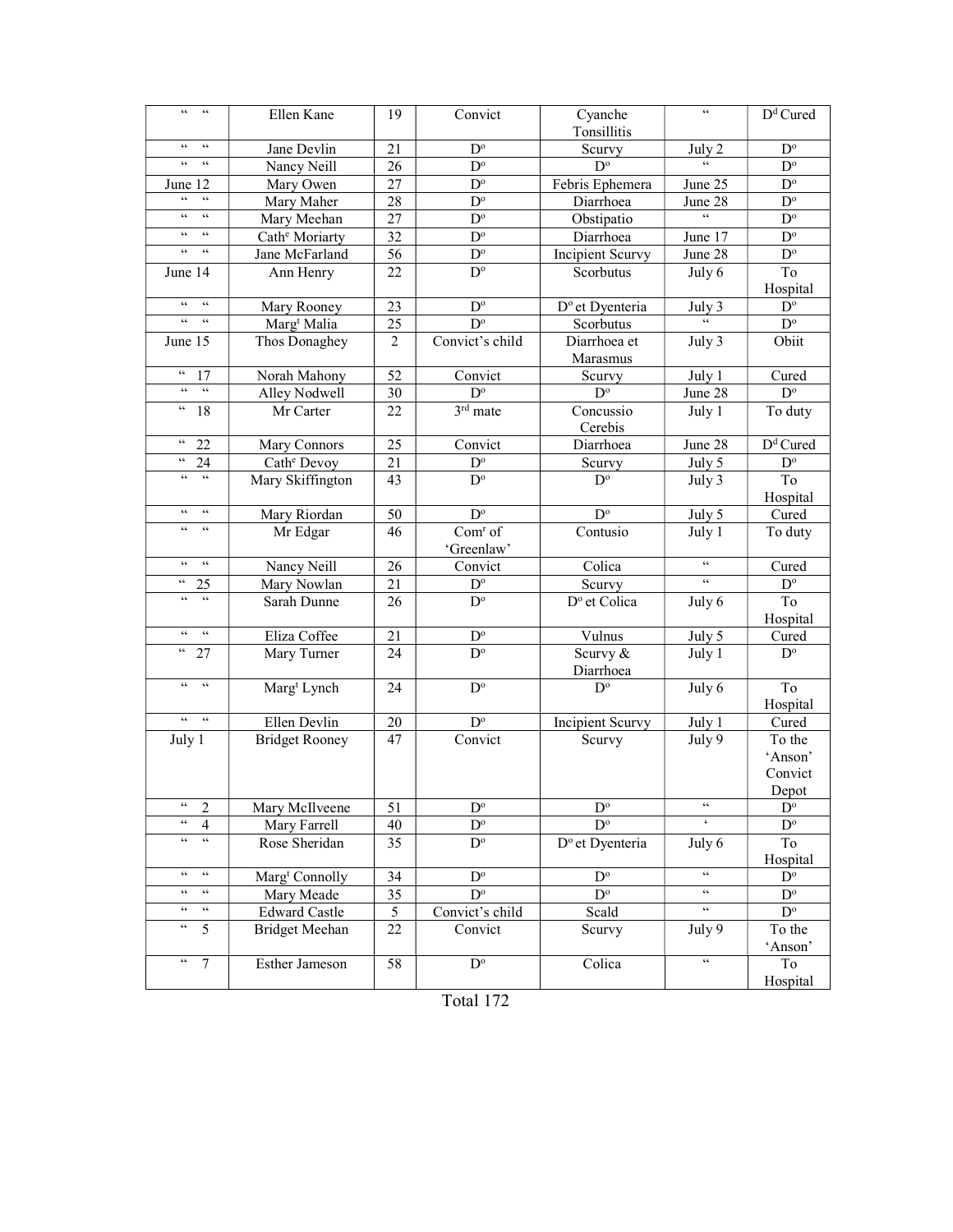## Medical and Surgical Journal of Her Majesty's Convict Ship Greenlaw between the 4 February 1844 and the 9 July 1844 during which time the said ship has been employed in a voyage from Dublin to Hobart Town, Van Diemen's Land

| PA310484JPG                     |                        |                                                                                                                |                                                                                                                                                                                                                                                                                                                                                                                                                                                                                                                                                                                                                                                                                                                                                                                                                                                                                                                                                                                                                                                                                                                                                                                                                                                                                                                                                                                                                                                                                                                                                                                                                                                                                                                    |
|---------------------------------|------------------------|----------------------------------------------------------------------------------------------------------------|--------------------------------------------------------------------------------------------------------------------------------------------------------------------------------------------------------------------------------------------------------------------------------------------------------------------------------------------------------------------------------------------------------------------------------------------------------------------------------------------------------------------------------------------------------------------------------------------------------------------------------------------------------------------------------------------------------------------------------------------------------------------------------------------------------------------------------------------------------------------------------------------------------------------------------------------------------------------------------------------------------------------------------------------------------------------------------------------------------------------------------------------------------------------------------------------------------------------------------------------------------------------------------------------------------------------------------------------------------------------------------------------------------------------------------------------------------------------------------------------------------------------------------------------------------------------------------------------------------------------------------------------------------------------------------------------------------------------|
| Nature of<br><b>Disease</b>     | No.<br>of<br>Case      | Men's Names, Ages,<br><b>Qualities, Time when</b><br>and where taken ill,<br>and how disposed of.              | The History, Symptoms, Treatment, and Daily<br>Progress of the Disease or Hurt.                                                                                                                                                                                                                                                                                                                                                                                                                                                                                                                                                                                                                                                                                                                                                                                                                                                                                                                                                                                                                                                                                                                                                                                                                                                                                                                                                                                                                                                                                                                                                                                                                                    |
|                                 |                        |                                                                                                                | March 18th                                                                                                                                                                                                                                                                                                                                                                                                                                                                                                                                                                                                                                                                                                                                                                                                                                                                                                                                                                                                                                                                                                                                                                                                                                                                                                                                                                                                                                                                                                                                                                                                                                                                                                         |
| Gastro Enteritis<br>PA310485JPG | $\mathbf I$            | Jane Nelson<br>Aged 20<br>Convict<br>Ent in Sick List<br>March 18 at Sea<br>Died on the 24 <sup>th</sup> March | This Patient has suffered more or less severely since the<br>8 <sup>th</sup> day of this month with Sea Sickness; that is 3 days<br>after embarkation. The Bowels have also been much<br>constipated. Blisters to the Scrob. Cordis and purgatives<br>have been given with occasional relief – reported as not<br>having taken anything but cold water which she rejects -<br>removed into hospital. Symptoms. Face flushed, Skin<br>moderately warm. Pulse fluttering. Tongue furred red<br>and dry at the edges. Bowels confined.<br>Applic'. Emp. Lyttæ Scrob: Cordis. Hab. Enema et Pil<br>Purg. ij.<br>March $19th$<br>Bowels moved. Much in the same as before, great thirst.<br>Pulse quick Skin cool. Blister rose. Stomach retentive.<br>Capt. Pil. Hydr gr v. bis die. Diet Gruel and Sago.<br>20 <sup>th</sup> March<br>Says she is a little better, lays in a sluggish manner, head<br>giddy with some pain, eyes heavy. Tongue as before.<br>Cont'. Pil .et Inf' Ung'. Hydr F. feminibus.<br>21 <sup>st</sup> March<br>Refuses all food, takes nothing but drink. Craves<br>something Acid. Some lemonade was given but<br>discontinued as it produced irritable stomach. Great pain<br>on pressure over the stomach. Rept''. Emp. Lyttæ et Pil. ut<br>antea.<br>22 <sup>nd</sup> March<br>Was delirious during last night. Stupor. Applic'. Emp.<br>Lyttæ Nuchæ<br>March 23rd<br>With difficulty roused, sinks down in bed. Bowels<br>opened several times. Blister rose. Gums not affected.<br>Cont <sup>r</sup> . u .a. Sago with a little wine at Intervals.<br>24 <sup>th</sup> March<br>Low delirium during the night, a little wine occasionally<br>given - Sank rapidly and died at 8:30 A.M. |
| Gastro Enteritis                | $\mathop{\mathrm{II}}$ | Isabella McGregor<br>Aged 23<br>Convict<br>20 <sup>th</sup> March<br>Died 5th April 1844                       | March 20 <sup>th</sup><br>This Patient is of a spare habit and deformed in hand and<br>foot of right side - has suffered from Sea Sickness<br>severely-like the preceding case. Complains of pain in<br>stomach has some degree of fever - Stomach irritable<br>and Bowels confined. Tongue dry and red at the edges,<br>pulse mod <sup>ly</sup> quick, Skin warm. Habeat Enema Purgans<br>et appl' Emp. Lyttæ Scrob. Cordis<br>21 <sup>st</sup> March<br>No great change for the better. Blister rose pretty well,<br>Pulse frequent, some Headache . Epithema frigida fronti                                                                                                                                                                                                                                                                                                                                                                                                                                                                                                                                                                                                                                                                                                                                                                                                                                                                                                                                                                                                                                                                                                                                     |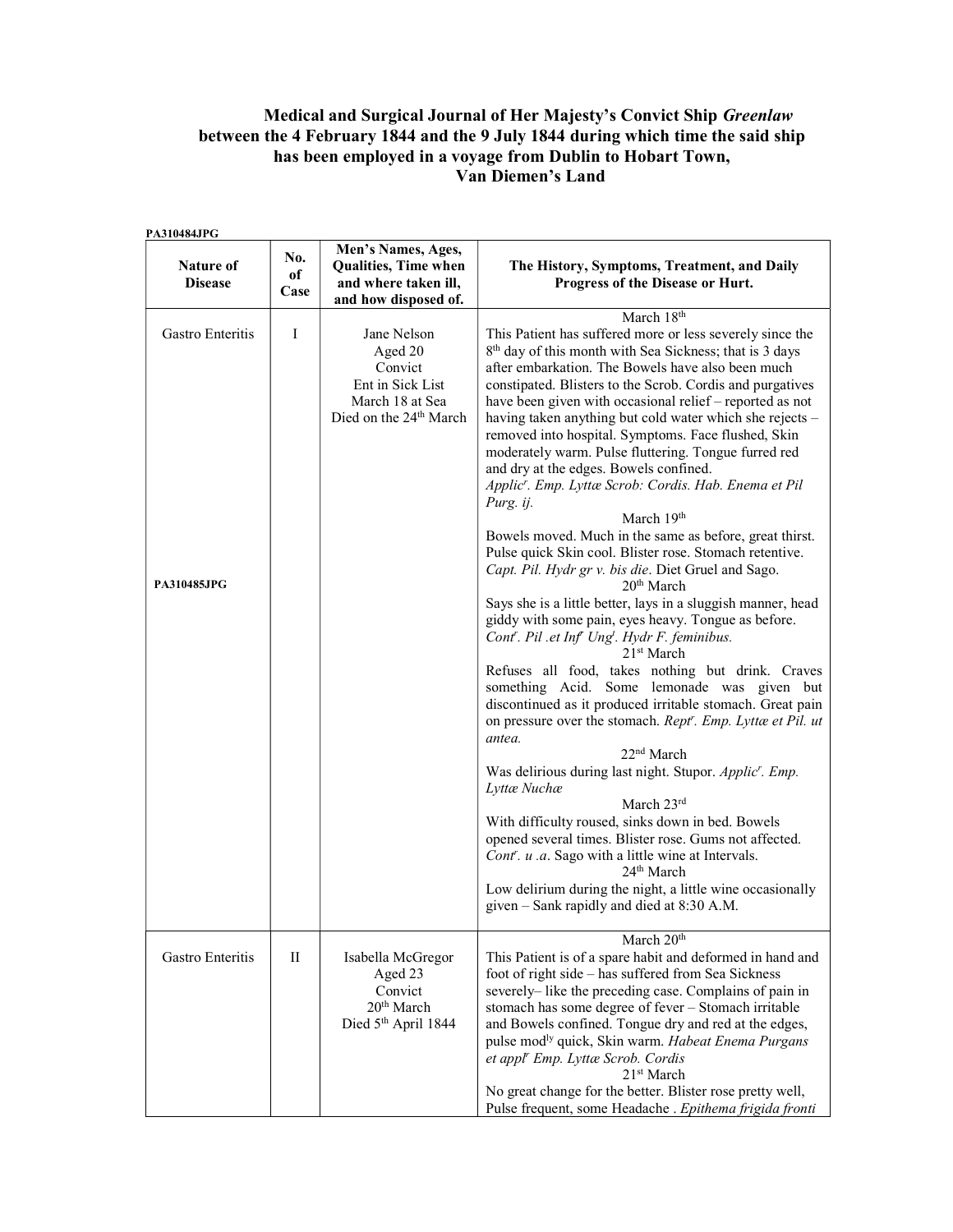|                    | Capt. Hydr, gr v. bis die. Vin T. Antimon 3fs ter die.                           |
|--------------------|----------------------------------------------------------------------------------|
|                    | 22 <sup>nd</sup> March                                                           |
|                    | Is very despondent and given herself up for lost. Bowels                         |
|                    | open. Tongue dry and furred, great thirst. Stomach                               |
|                    | inclined to be irritable. Omitt <sup>r</sup> Vin. T. Ant. Rept <sup>r</sup> Emp. |
|                    | Lyttæ Scrob. Cordis et Infr. Feminibus Ung <sup>t</sup> . Hydr 3i. bis           |
|                    | die.                                                                             |
| <b>PA310486JPG</b> | 23rd March                                                                       |
|                    | Not so sick, but still gives herself up. Tongue as before.                       |
|                    | Skin etc as yesterday, not so much pain in the head as                           |
|                    | giddy, eyes heavy and dull. Cont'. ut antea                                      |
|                    | 24 <sup>th</sup> March                                                           |
|                    | Little alteration for the better. Stomach retentive, takes                       |
|                    |                                                                                  |
|                    | gruel and rice-still giddy. Appic'. Emp. Lyttæ Nuche.                            |
|                    | Bowels confined. Capt. Ol. Ricini 3fs.<br>25 <sup>th</sup> March                 |
|                    |                                                                                  |
|                    | Low fever still continues, the tongue still continues dry                        |
|                    | and furred and the Gums are very slightly affected.                              |
|                    | Blister rose well on the Nape. Great tenderness on                               |
|                    | pressure in the Abdomen. Cont'. Pil Hydr. c P. Doveri gr                         |
|                    | 2 1/2 . rept <sup>r</sup> Emp. Lyttæ Abdomeni.                                   |
|                    | 26 <sup>th</sup> March                                                           |
|                    | Little change for the better. Cont' omnia                                        |
|                    | 27 <sup>th</sup> March                                                           |
|                    | Blister renewed over stomach – Stomach very irritable,                           |
|                    | tongue rough and dry, thirst urgent, moans frequently                            |
|                    | and very despondent, rept" Pil etc takes Gruel.                                  |
|                    | 29 <sup>th</sup> March                                                           |
|                    | No improvement. Some difficulty in swallowing, still                             |
|                    | moans. Bowels confined. Pulse frequent. Tongue dry.                              |
|                    |                                                                                  |
|                    | Habt. Enema, Cont' u.a. Vespere – much in the same                               |
|                    | way. Capt. Cal. gr i P. Doveri gr 2 1/2                                          |
|                    | 30 <sup>th</sup> March                                                           |
|                    | Could not swallow the pills ordered last. Still moans.                           |
|                    | Blistered surface kept open, a little wine and Gruel                             |
|                    | ordered. Bowels open. Cont <sup>r</sup> Frictiones                               |
| <b>PA310487JPG</b> | 31 <sup>st</sup> March                                                           |
|                    | Much in the same state, the heat of the weather great                            |
|                    | being 84° in the shade. Gums are slightly touched.                               |
|                    | Tongue dry and furred, thirst intense, passed a bad night,                       |
|                    | better towards morning, hardly takes her gruel. Continue                         |
|                    | as before.                                                                       |
|                    | April 1st                                                                        |
|                    | No improvement. Pulse quick and skin hot. Still moans                            |
|                    | and Breathing hurried - passed a Bad night - Bowels not                          |
|                    | opened since yesterday - Habt. Enema et Rept' Emp.                               |
|                    | Lyttae S. Cordis - Vespere. Very restless and incoherent,                        |
|                    | endeavoured to get out of bed, took some p <sup>d</sup> soup which               |
|                    | was retained. To have wine and water at intervals. Rept <sup>r</sup>             |
|                    | <i>Frictiones.</i>                                                               |
|                    | April 2 <sup>nd</sup> .                                                          |
|                    |                                                                                  |
|                    | Was very restless all night, passed her motions in Bed.                          |
|                    | The Blister rose, more composed towards daylight, Pulse                          |
|                    | frequent mod <sup>ly</sup> full. Eyes dull and Glazed at the edges. To           |
|                    | have wine and preserved soup. 1 P.M. stupor. Breathing                           |
|                    | hurried.                                                                         |
|                    | April 3rd                                                                        |
|                    | More sensible. Breathing hurried. Continue wine and                              |
|                    | water at intervals, also soup.                                                   |
|                    |                                                                                  |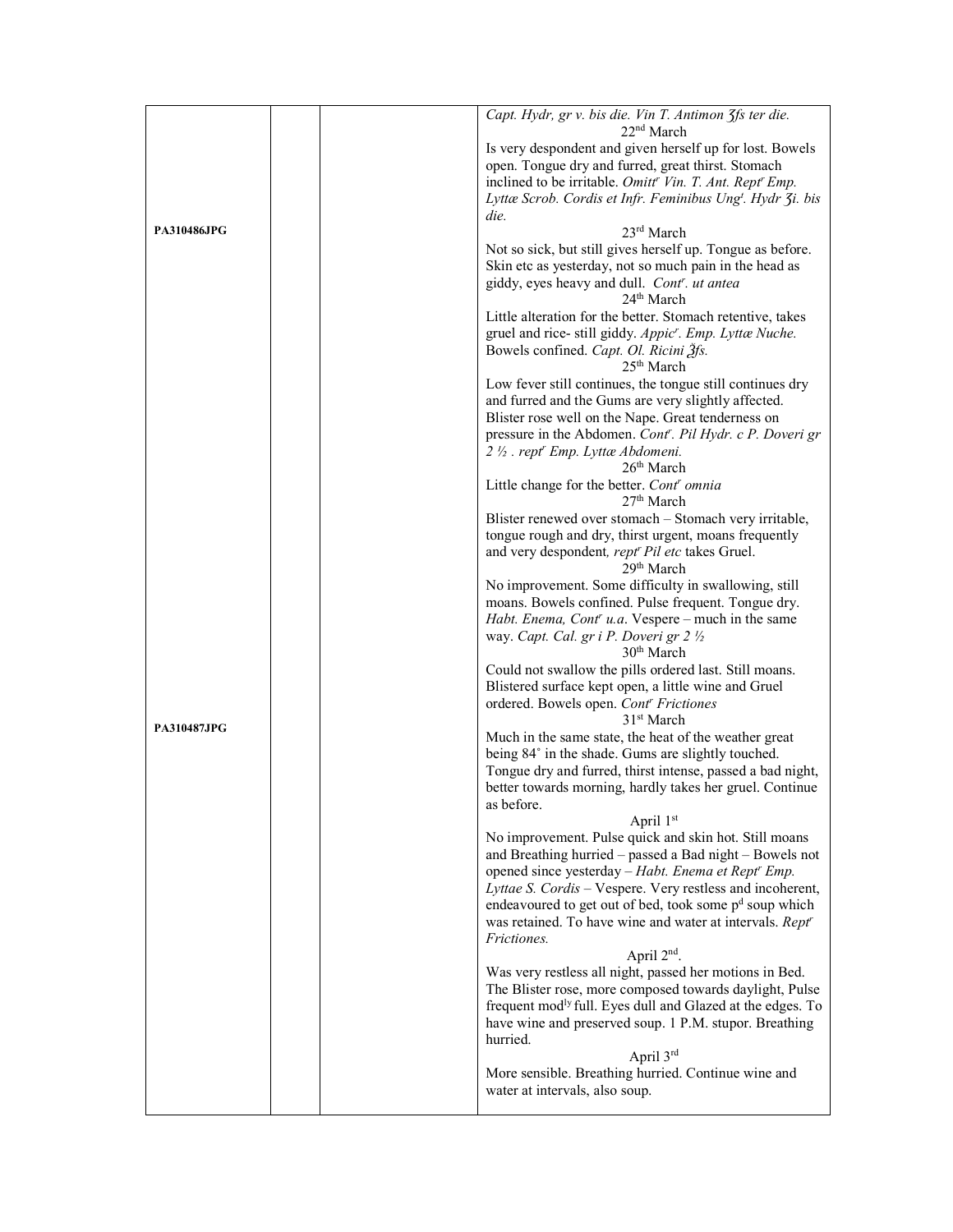|                                      |     |                                                                                                                                        | April 4 <sup>th</sup><br>Coma- at times sensible took only two spoonfuls of $pd$<br>soup. Cont <sup>r</sup> . ut antea.<br>April 5 <sup>th</sup><br>Continued in the same way until 5 A.M. when she<br>quickly expired.                                                                                                                                                                                                                                                                                                                                                                                                                                                                                                                                                                                                                                                                                                                                                                                                                                                                                                                                                                                                                                                                                                                                                                                   |
|--------------------------------------|-----|----------------------------------------------------------------------------------------------------------------------------------------|-----------------------------------------------------------------------------------------------------------------------------------------------------------------------------------------------------------------------------------------------------------------------------------------------------------------------------------------------------------------------------------------------------------------------------------------------------------------------------------------------------------------------------------------------------------------------------------------------------------------------------------------------------------------------------------------------------------------------------------------------------------------------------------------------------------------------------------------------------------------------------------------------------------------------------------------------------------------------------------------------------------------------------------------------------------------------------------------------------------------------------------------------------------------------------------------------------------------------------------------------------------------------------------------------------------------------------------------------------------------------------------------------------------|
| PA310488JPG<br>Synoccha              | III | John Hall<br>Aged 21<br>Seaman<br>Taken ill<br>23rd March at Sea<br>Sent to duty 4 <sup>th</sup> April                                 | March 23rd<br>Complains of general pain and Headache. Perspires most<br>copiously. Tongue furred and moist. Pulse full and mod <sup>ly</sup><br>quick. Bowels confined. To have 3 purgative pills<br>followed by Epsom Salts.<br>6 P.M. Bowels well moved still perspires copiously,<br>somewhat better but giddy - hot and cold fits. Capt. Pil.<br>Hydr. gr v. Pulv. Dov. gr v H.S.<br>$24th$ March<br>Bowels not so open, still sweats profusely, Giddy,<br>Headache and vision obscure –<br>V.S. ad $\frac{3}{2}$ xxv with relief – afterwards complained of pain<br>in region of Spleen $-Applic' Emp$ . Lyttæ lateri Sinistre.<br>Capt. Pil. Hydr gr v 4 <sup>tis</sup> quaque hoa et Inf <sup>t</sup> Ungt. Hydr F.<br><b><i><u>3i</u></i></b> feminibus.<br>March 25 <sup>th</sup><br>Is better, Gums are touched. Cont' u.a.<br>March $26th$<br>Apyrexia. Some pain and defective vision in the left eye,<br>especially when he coughs which he does frequently.<br>Bowels open. Capt. T. Camph. Comp. 3il tusse urgent.<br>29 <sup>th</sup> March<br>Has cont <sup>d</sup> improving today. Bowels confined. Pain in left<br>orbit continues. Capt. Ol. Ricini $\tilde{Z}$ i<br>31 <sup>st</sup> March<br>Pain in eye and side quite gone but has a troublesome<br>cough. Bowels free. Pulse natural - Capt. T. Camph Co.<br>pro re nata.<br>April 4 <sup>th</sup><br>Discharged to duty cured. |
| PA310489JPG<br>Secondary<br>Syphilis | IV  | Marg <sup>t</sup> Daly<br>One month old<br>Expired 14th March                                                                          | 27 <sup>th</sup> February<br>Was received on Board with the mother Mary Mee, this<br>infant was a seventh month child and a most miserable<br>looking creature, not weighing above 4 lbs, it was some<br>days on board before it was discovered that it had<br>Secondary Syphilis arising from the mother $-$ the mother<br>was put on a gentle course of mercury but it was a hopeless<br>case from the first and the child died on the 14 <sup>th</sup> March.                                                                                                                                                                                                                                                                                                                                                                                                                                                                                                                                                                                                                                                                                                                                                                                                                                                                                                                                          |
| Pneumonia                            | V   | Alice McAlister<br>Aged 7 weeks<br>Convict's child<br>Taken ill on the<br>18 <sup>th</sup> March<br>Died on the 20 <sup>th</sup> March | 18 <sup>th</sup> March<br>This infant was reported to be Breathing with difficulty.<br>Skin cool. Bowels confined Ol. Ricini 3i warm Bath<br>19th March<br>Much easier – Bowels open – quiescat<br>20 <sup>th</sup> March<br>The Heat of the Prison being great has caused a relapse -<br>at 3 A.M. Breathing laborious. A Blister applied to chest<br>9 A.M. the mother has taken the Blister off without leave<br>- Skin reddened. To be renewed which gave relief had a<br>little wine and Gruel. But sunk and expired at 5:30 P.M.                                                                                                                                                                                                                                                                                                                                                                                                                                                                                                                                                                                                                                                                                                                                                                                                                                                                    |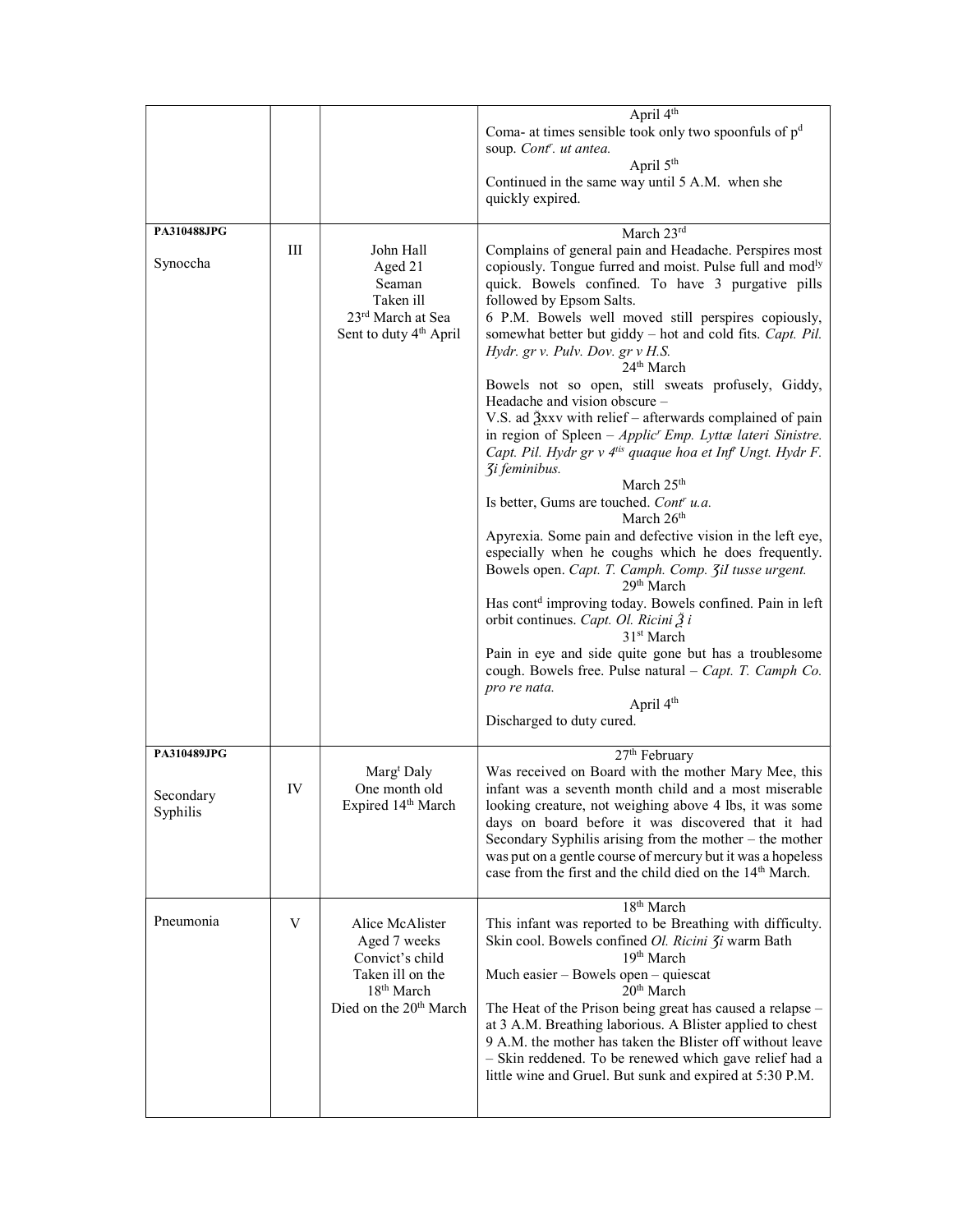|                    |    |                          | April 3rd                                                                                                                 |
|--------------------|----|--------------------------|---------------------------------------------------------------------------------------------------------------------------|
| Synocha            | VI | Mary Connor              | Was exposed a good deal to the sun yesterday whilst                                                                       |
|                    |    | Aged 25                  | washing $clothes - is affected with severe headache$                                                                      |
|                    |    | Convict                  | accompanied with heat of surface. Cold to the Head and                                                                    |
|                    |    | Taken ill April 3rd      | Purgatives prescribed. Vespere 8 P.M. Considerable fever                                                                  |
|                    |    | Discharged cured         | with violent headache V.S. pro viribus. About 18 oz. taken                                                                |
|                    |    | May 1<br>0 <sup>th</sup> | with relief. Capt. Pil. Bichloride Hydr gr i Pulv. Dov. gr v<br>4 <sup>th</sup> April                                     |
|                    |    |                          | Some heat of surface still. Rept <sup>r</sup> pil 4 <sup>ta</sup> quaque hora                                             |
|                    |    |                          | Vespere – was ordered $\zeta f$ s of the Vin Ant. Pol Tart every                                                          |
|                    |    |                          | four hours but complains that it caused sickness and                                                                      |
|                    |    |                          | headache. To be omitted. Applic <sup>r</sup> emp. Lyttæ Nuche                                                             |
|                    |    |                          | Capitis.                                                                                                                  |
|                    |    |                          | $5th$ April                                                                                                               |
|                    |    |                          | Complains of pain under the right mamma - Tongue dry                                                                      |
|                    |    |                          | and furred – thirst, bad taste in mouth. Applic' Emp. Lyttæ                                                               |
|                    |    |                          | parti dolente. Cont <sup>r</sup> Pilulæ                                                                                   |
| <b>PA310490JPG</b> |    |                          | $6th$ April<br>Better - Blister rose well. Pulse natural. Skin cool. Bowels                                               |
|                    |    |                          | open. Tongue furred - Stomach retentive. Contin' ut antea                                                                 |
|                    |    |                          | 7 <sup>th</sup> April                                                                                                     |
|                    |    |                          | Free from uneasiness. Tongue dry and furred Skin and                                                                      |
|                    |    |                          | pulse natural, great thirst. Gums touched mercurial fœtor.                                                                |
|                    |    |                          | Quiescat                                                                                                                  |
|                    |    |                          | 8 <sup>th</sup> April                                                                                                     |
|                    |    |                          | Not so well. Giddy but no headache, tongue as before.                                                                     |
|                    |    |                          | Bowels open, no pain in Abdomen. Pulse smaller and                                                                        |
|                    |    |                          | quicker. Skin cool - rept' Emp. Lyttæ Nuche et Inf Ungt                                                                   |
|                    |    |                          | Hydr 3i Feminibus et rept" pil ut antea prescripta – soon<br>after the Blister was applied she took it off and got out of |
|                    |    |                          | bed, replaced in bed Blister renewed.                                                                                     |
|                    |    |                          | Vespere. Less giddiness. Blister rose well. In other                                                                      |
|                    |    |                          | respects as before. Cont' ut antea                                                                                        |
|                    |    |                          | 9 <sup>th</sup> April                                                                                                     |
|                    |    |                          | Somewhat better. Slept well had 2 motions. No salivation.                                                                 |
|                    |    |                          | Symptoms as before. Capt. Haust Seidlitz tertia quaque                                                                    |
|                    |    |                          | <i>hora</i> – <i>Cont' Frictiones</i> Diet $p^d$ soup and Sago                                                            |
|                    |    |                          | $10th$ April<br>Improving. Tongue more moist but furred. In other                                                         |
|                    |    |                          | respects as before - had preserved soup. Head not so well                                                                 |
|                    |    |                          | since rept <sup>r</sup> Frictiones.                                                                                       |
|                    |    |                          | $11th$ April                                                                                                              |
|                    |    |                          | Convalescing. Cont' Haust Seidlitz. 4 P.M. sitting up                                                                     |
|                    |    |                          | contrary to orders, a sudden collapse and stupor came on                                                                  |
|                    |    |                          | which was relieved by a little Port Wine, repeated Blister                                                                |
|                    |    |                          | to Nape 8 P.M. Blister rose well. Head easy. quiescat.<br>$12th$ April                                                    |
|                    |    |                          | Convalescent – from this date she improved until the $21st$                                                               |
|                    |    |                          | when she was attacked with irritability of the Stomach,                                                                   |
|                    |    |                          | which was removed by a Blister.                                                                                           |
|                    |    |                          | On the 24 <sup>th</sup> a Phlegmon formed in the right nipple, which                                                      |
| <b>PA310491JPG</b> |    |                          | after being poulticed burst and soon healed. On the 1st may                                                               |
|                    |    |                          | she had an Ephemeral Fever from eating indigestible food                                                                  |
|                    |    |                          | in the absence of the Hospital woman. This was removed                                                                    |
|                    |    |                          | by Purging and cold sponging, afterwards quinine wine $\tilde{g}$ <i>i</i>                                                |
|                    |    |                          | at midday with fresh diet completed the cure and she was<br>discharged on the 11 <sup>th</sup> May.                       |
|                    |    |                          |                                                                                                                           |
|                    |    |                          |                                                                                                                           |
|                    |    |                          |                                                                                                                           |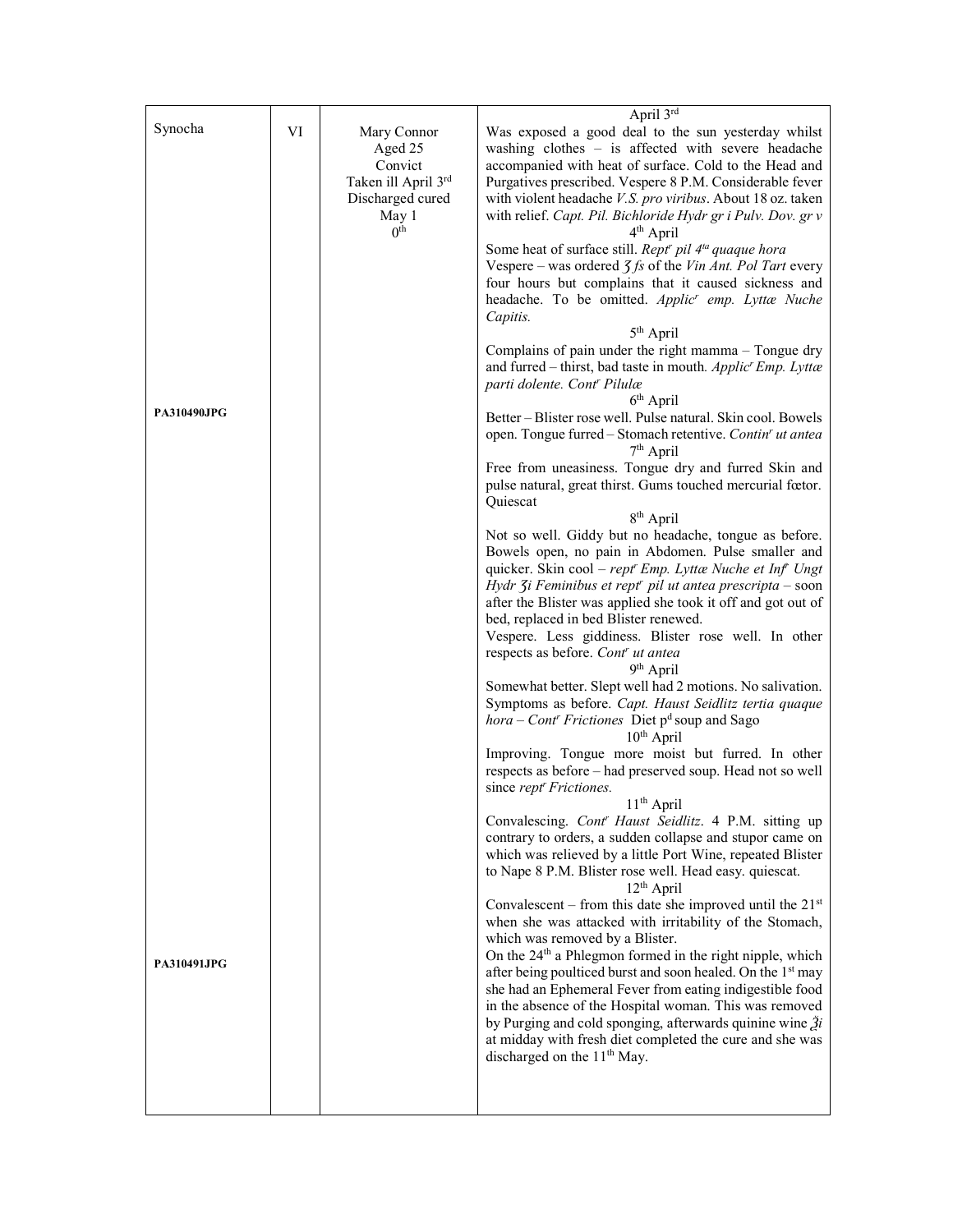| Cancrum oris<br>et<br>Marasmus                     | VII         | Cath <sup>e</sup> Sheehy<br>Aged 2 months<br>Convict's child<br>Taken ill at Sea<br>Died 28th April                         | April 4 <sup>th</sup><br>This child was put in the Sick List with Diarrhoea which<br>was checked by chalk and catechu mixture in a short time,<br>afterwards Carcum Oris ensued which owing to the want<br>of Borax could only be treated with simple oxymel which<br>seemed to agree with it but wasting gradually came on and<br>owing to being unable to suck and the mother's milk being<br>poor, it gradually wasted and sunk 28 <sup>th</sup> April.                                                                                                                                                                                                                                                                                                                                                                                                                                                                                                                                                                                                                                                                                                                                                                                                                                                                                                                                                                                                                                                                                                                                    |
|----------------------------------------------------|-------------|-----------------------------------------------------------------------------------------------------------------------------|-----------------------------------------------------------------------------------------------------------------------------------------------------------------------------------------------------------------------------------------------------------------------------------------------------------------------------------------------------------------------------------------------------------------------------------------------------------------------------------------------------------------------------------------------------------------------------------------------------------------------------------------------------------------------------------------------------------------------------------------------------------------------------------------------------------------------------------------------------------------------------------------------------------------------------------------------------------------------------------------------------------------------------------------------------------------------------------------------------------------------------------------------------------------------------------------------------------------------------------------------------------------------------------------------------------------------------------------------------------------------------------------------------------------------------------------------------------------------------------------------------------------------------------------------------------------------------------------------|
| Epilepsy<br><b>PA310492JPG</b>                     | <b>VIII</b> | Rob <sup>t</sup> Clark<br>Aged 28<br>Seaman<br>Taken ill 12 <sup>th</sup> April<br>To duty on the<br>21 <sup>st</sup> April | 12 <sup>th</sup> April<br>This Patient is of a strong square frame of body. Head<br>large has been in the Sun working a good deal, today at 3<br>P.M. He was seized with a fit resembling Epilepsy but<br>without the foaming at the mouth. Jactitation so severe as<br>to require several men to hold him down – Bled to $\tilde{Z} x v i$ ,<br>water dashed over the face - became sensible, about half<br>an hour, afterwards had a return of the fit. Bled to the same<br>extent with relief. 3 Colocynth Calomel pills with one<br>drop of Croton given - Bowels confined 2 days. Stated he<br>was "invalided from the H.M/S. Victor Com' Otway for<br>fits"<br>Vespere. The Bowels were freely opened once, has a little<br>pain in Stomach on pressure. Pulse natural. Tongue foul.<br>Headache nearly gone. Capt. Pulv. Doveri gr x H.S.<br>13 <sup>th</sup> April<br>Slept well until 3 A.M., is better but has occasionally a<br>shooting pain over the eyes. Bowels not opened since last<br>night. Capt. Pil Hyd Bichlorid gr v 4tis horis postea Capt<br>Ol Ricini 2 I Applic' Emp. Lyttæ Nuchæ<br>14 <sup>th</sup> April<br>Convalescent. Nulla med <sup>a</sup><br>$16th$ April<br>Says he has been purged frequently, pain in back and<br>stomach, debility, had a fit this morning - Cold water over<br>face and neck. Capt. T. Catechu 3i. T. Opii m x Cretæ H<br>$Aqua \tilde{Z}i$ Vespere Complains that the pain has shifted to the<br>Head. Capt. Ol. Ricini Ži Aq. Menth Ži<br>$21st$ April<br>Continued to improve up to this date when he was<br>discharged To duty. |
| Diarrhoea<br>and<br>Marasmus<br><b>PA310493JPG</b> | IX          | Jane Donaghey<br>Aged 40<br>Convict<br>Taken ill April 20 <sup>th</sup><br>Obiit 31 <sup>st</sup> May<br>at Sea             | April 20 <sup>th</sup><br>This Patient is of an extremely attenuated appearance -<br>Complains of colicky pains in the Abdomen. Bowels have<br>been much confined for which she has taken 2 purgative<br>pills but without effect. Capt. Ol. Crotonis m. i<br>April $21st$<br>Free from uneasiness. Bowels well opened - quiescat<br>After this date (ie) 26 <sup>th</sup> April she was troubled with<br>occasional diarrhoea for which Tinct. Catechu and chalk<br>with T. Opii were given with decided relief. This was<br>alternated with Cough for which Spt. Aeth. Nitr Acid. Nit<br>T. Scillæ and Ext. Conii were given with decided relief,<br>these complaints were however very irregular so as to<br>prevent a daily report of the Symptoms, suffice to say that<br>although she got entirely free from the above complaints,<br>Emaciation and General debility went on. Her appetite<br>was good until a day before her death. Her Diet consisted<br>of preserv <sup>d</sup> meats and latterly she fancied Potatoes and<br>Butter which were given from the Cabin, this with wine                                                                                                                                                                                                                                                                                                                                                                                                                                                                                               |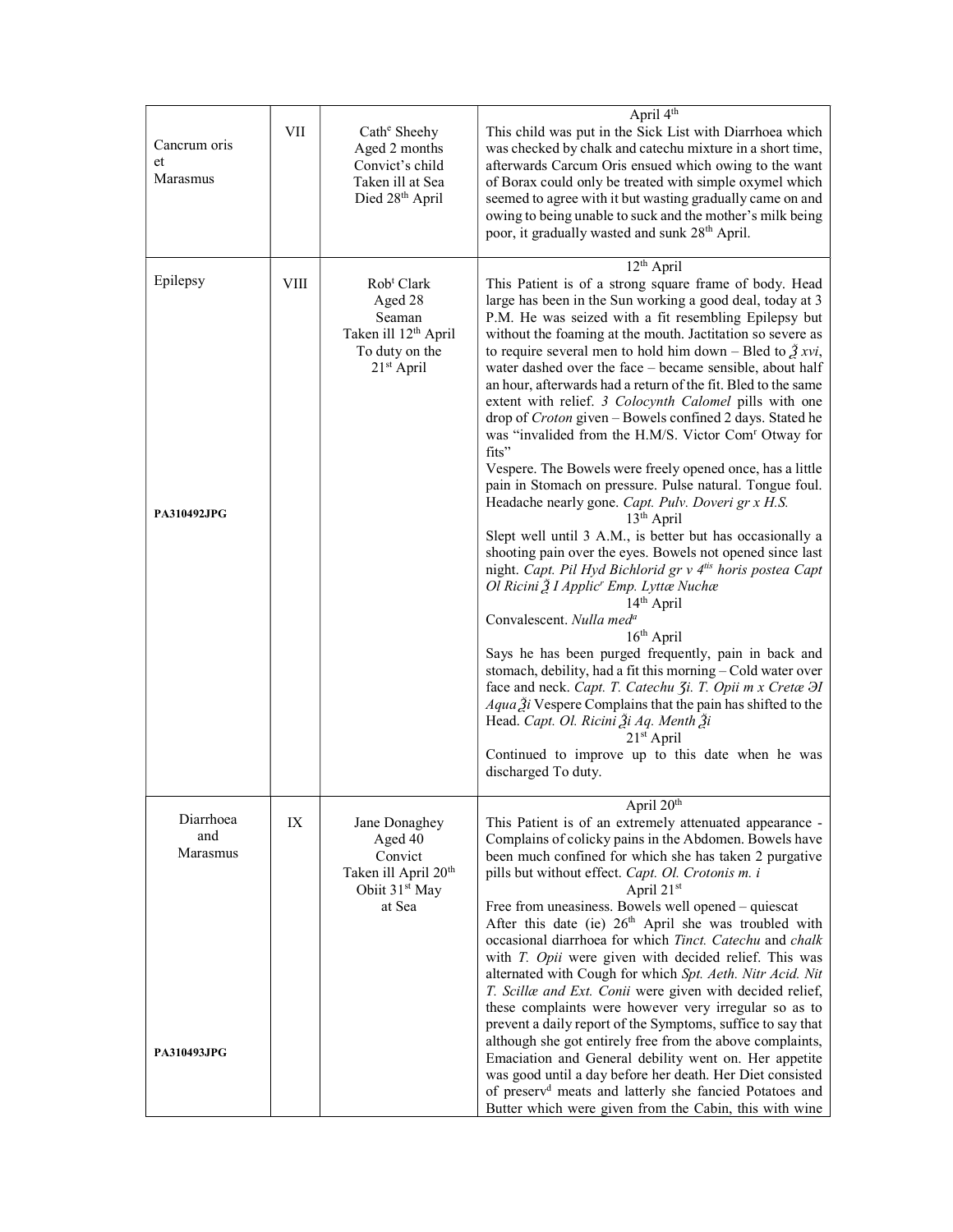|                                   |    |                                                                                                                   | twice a day, was continued to within a day before she<br>expired, about 3 days before she died a profuse and very<br>offensive discharge took place from the womb for which<br>the Catechu mixture was given. She sunk however<br>gradually exhausted and extremely emaciated on the 31st<br>May at 9:15 A.M.                                                                                                                                                                                                                                                                                                                                                                                                                                                                                                                                                                                                       |
|-----------------------------------|----|-------------------------------------------------------------------------------------------------------------------|---------------------------------------------------------------------------------------------------------------------------------------------------------------------------------------------------------------------------------------------------------------------------------------------------------------------------------------------------------------------------------------------------------------------------------------------------------------------------------------------------------------------------------------------------------------------------------------------------------------------------------------------------------------------------------------------------------------------------------------------------------------------------------------------------------------------------------------------------------------------------------------------------------------------|
| Hæmatamesis<br><b>PA310494JPG</b> | X  | John Edgar<br>Aged 46<br>Master of the Greenlaw<br>Taken ill 14 <sup>th</sup> May<br>25 <sup>th</sup> May To duty | 14 <sup>th</sup> May<br>Is of a very plethoric appearance and sanguineous<br>temperament, has been subject for years past to great<br>discharges of blood by stool, has felt heavy about the head<br>for a day or two past. This morning early he was seized<br>suddenly with a vomiting of blood to the extent he said of<br>2-3rds of a wash hand basin full. On seeing him he<br>complained of a weight about the head – with a tenderness<br>on pressure in the Stomach – Skin warm and pulse full.<br>Conjunctiva injected – tongue foul. V.S. pro viribus.-<br>about 25 oz abstracted with relief, faintness induced. $-2$<br>hours afterwards Capt. Ol. Ricini Ži et appl".<br>Emp. Lyttæ Abdomeni.<br>14 <sup>th</sup> May Vespere<br>8 P.M. Bowels well opened. Pulse and skin natural. Blister<br>has only reddened the skin feels but feels better. Capt pil.<br>Cal gr i P. Dov. gr ijfs H.S. Diet low. |
|                                   |    |                                                                                                                   | $15th$ May<br>Rested well- had one stool - Skin and Pulse natural.<br>Tongue cleaner head free from pain or Heaviness.<br>Stomach easy. Blister did not rise well. Rept'. Pil. Cal. et<br>P. Doveri. Diet low - Vespere, free from all uneasiness-<br>Cont <sup>r</sup> Pilulæ<br>$16th$ May<br>Convalescent, purged several times last night. Diet Arrow<br>Root with a little wine. Quiescat. Vespere was a little<br>feverish, but no complaint or pain in any part. Bowels<br>have not been opened since morning. Capt. P. Antimon gr<br>$x$ H.S.<br>$17th$ May<br>Did not sleep well last night. Apyrexia complete - debility<br>Diet more generous                                                                                                                                                                                                                                                            |
|                                   |    |                                                                                                                   | $19th$ May<br>Some heaviness and sore throat. Capt. Camph Co 3i H.S.<br>21st May<br>Has been carrying on duty and exerting his voice, by<br>which means he has produced severe cough, no pain in<br>chest. Capt. T. Scillæ et Spt. Aeth. Nitr.a 3fs Acidi Nitr.<br>Dil. M v iij Ext. Conii gr iij Syrupi 3i Aq menth pip $\tilde{A}$ i 4 <sup>tis</sup><br>qque hora S.<br>$25th$ May<br>Continued to improve up to this date $-$ Continued the use<br>of the cough mixture with an alterative pills of Pil. Hydr<br>and $Pulv$ Rhei – occasionally and went to duty this day.                                                                                                                                                                                                                                                                                                                                      |
| PA310495JPG<br>Marasmus           | XI | <b>Bridget Daly</b><br>alias Conry<br>Aged 2<br>Convict's Child                                                   | May 18 <sup>th</sup> 2 P.M.<br>Was sent for suddenly and told that this child was dying -<br>found that the mother had grossly neglected it. The child<br>had literally been starved the mother making no complaint<br>or making application for provisions proper or it whether<br>from ignorance or desire I know not but too much the case<br>among the lower Irish Wine and Arrow Root occasionally                                                                                                                                                                                                                                                                                                                                                                                                                                                                                                             |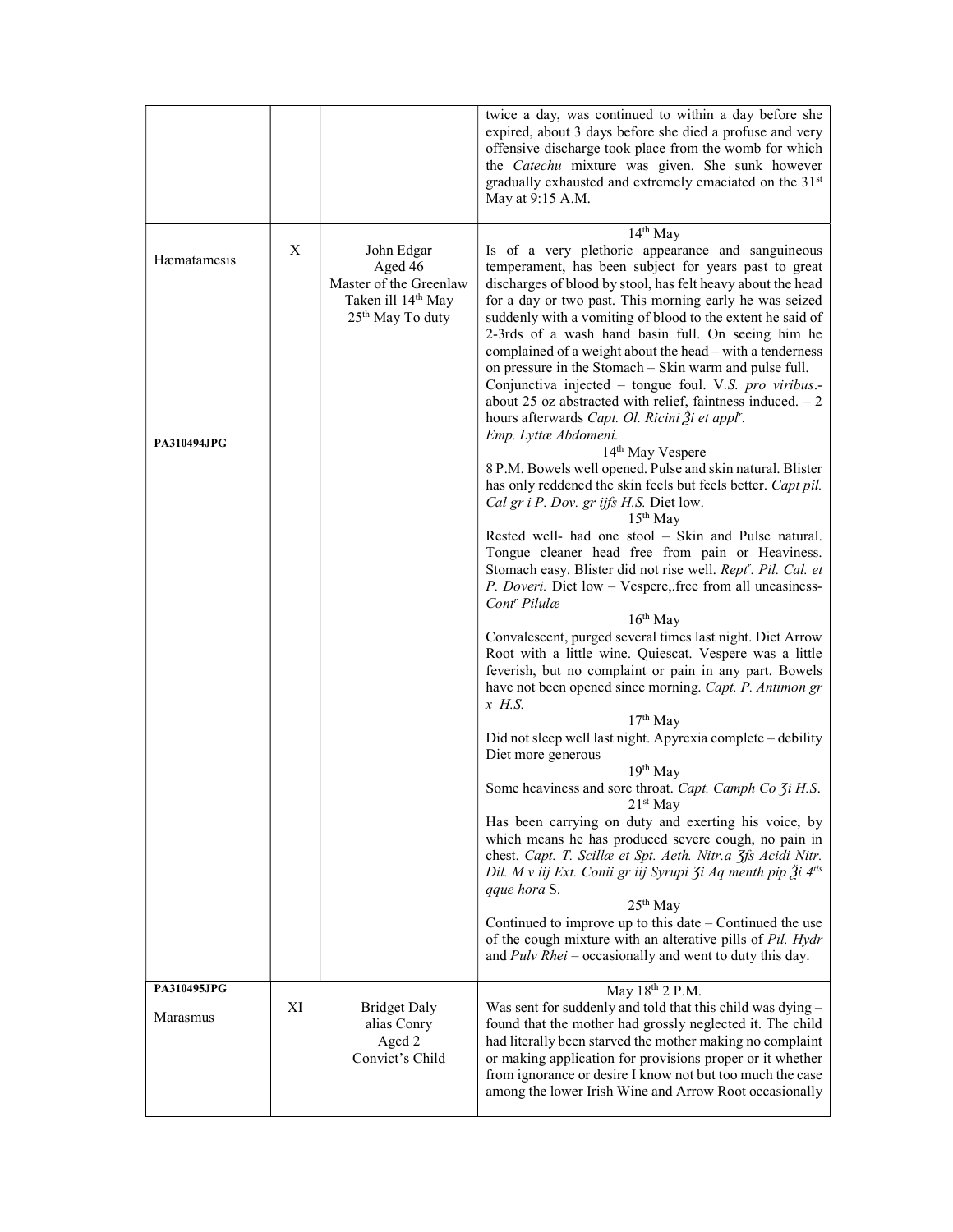|                                     |     |                                                                                                   | May 17th<br>2:30 A.M. The child expired.                                                                                                                                                                                                                                                                                                                                                                                                                                                                                                                                            |
|-------------------------------------|-----|---------------------------------------------------------------------------------------------------|-------------------------------------------------------------------------------------------------------------------------------------------------------------------------------------------------------------------------------------------------------------------------------------------------------------------------------------------------------------------------------------------------------------------------------------------------------------------------------------------------------------------------------------------------------------------------------------|
| Scorbutus<br>and<br>Diarrhoea       | X11 | Ann Pressley<br>Aged 28<br>Convict<br>Put in Sick List 3rd June<br>obiit 11 <sup>th</sup> June    | $3rd$ June<br>Was put in the Sick List today with symptoms of Scurvy<br>and occasional Diarrhoea for which Chalk and T. Catechu<br>were given, Salt meat checked - Barley and Sugar with<br><i>Vin. Quina <math>\hat{g}</math>fs</i> along with lemonade and wine daily – this<br>was continued up to the 8 <sup>th</sup> and she was considered<br>convalescent from having improved much<br>June 9 <sup>th</sup>                                                                                                                                                                  |
|                                     |     |                                                                                                   | Today I was sent for suddenly and told she was dying $- I$<br>found her in bed insensible and pulse very feeble, an<br>ounce of Port Wine was immediately given and she soon<br>rallied – was informed that she had a quarrel with a<br>woman whose child she was very fond of, which had<br>affected her mind which is naturally weak – was in the<br>Sick list from the 10 <sup>th</sup> to the 20 May with Scurvy. Skin<br>mod <sup>ly</sup> warm and Pulse slow. Wine and Arrow Root at<br>Intervals.                                                                           |
|                                     |     |                                                                                                   | $10th$ June<br>Lies insensible – takes nothing but a little wine and water<br>and the chalk mixture for Diarrhoea Pulse weak and slow<br>Skin mod <sup>ly</sup> warm passes her stools in bed feet warm $-$<br>Cannot speak Cont. ut antea.<br>$11th$ June                                                                                                                                                                                                                                                                                                                          |
| <b>PA310496JPG</b>                  |     |                                                                                                   | Has remained much in the same state all night – muttered<br>and ground her teeth – not sensible – Cannot be roused –<br>Pulse feeble passed several stools in her bed, feet cold<br>teeth clenched – Hot water to feet – wine and water to be<br>continued with the chalk mixture $-2$ P.M. swallowed<br>fourteen spoonfuls of wine by getting the spoon between<br>her teeth, from this time up to 8 P.M. she remained<br>insensible stertorous Breathing came on, wine in small<br>quantities was given $-$ at 8:30 P.M. she Expired.                                             |
| Diarrhoea<br>et<br>Gastro Enteritis | 13  | Susan Young<br>Aged 16<br>Convict<br>Taken ill April 21st<br>Obiit 29 <sup>th</sup> April at Sea. | April 21st<br>This patient is of small stature and very much deformed in<br>the Thorax. Complains of slight headache and irritability<br>of Stomach - Bowels confined - Tongue clean. Skin<br>natural. Capt. Pil. Purgans i Postea applic <sup>r</sup> Emp. Lyttæ<br>Scrob. Cordis - Diet Sago and Pd Meats.<br>$22nd$ April<br>Bowels open - somewhat better, but weak, blister rose<br>well. Diet as before Quiescat<br>$23rd$ April<br>Skin warm at times Tongue red and moist Pulse natural -<br>Capt. Pil. Cal: gr 1/2 Pulv. Doveri gr 2 1/2 bis die<br>24 <sup>th</sup> April |
|                                     |     |                                                                                                   | Much the same, but more debility - Bowels confined<br>retains the Soup. Capt. Ol. Ricini 3ij in Aq. Menth 3fs.<br>$25th$ April<br>Cannot define her sensations but says she is ill all over,<br>great debility passed her stools in bed. Tongue red and<br>moist. Pain on pressure in Abdomen – purged, some<br>headache - Skin cool. Capt. Mist. Crete et rept' Emp.<br>Lyttæ Abdomeni.<br>$26th$ April                                                                                                                                                                            |
| <b>PA310497JPG</b>                  |     |                                                                                                   | Much the same - Stomach retentive Tongue red in<br>Patches, mind wandering $-$ is sensible when spoken to $-$                                                                                                                                                                                                                                                                                                                                                                                                                                                                       |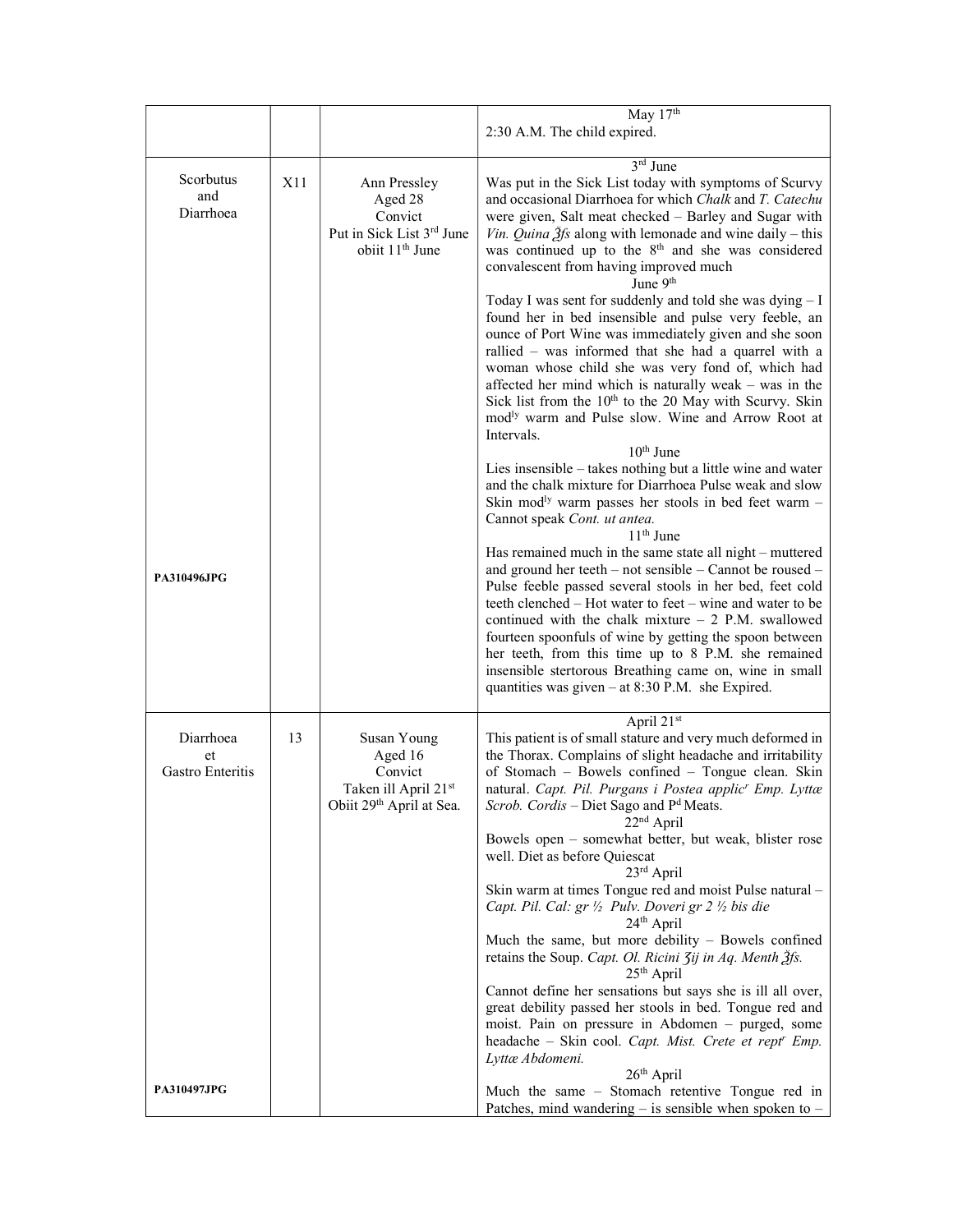|                                            |     |                                                                                                             | Blister rose well. Rept'. Pil. Cal. et P. Dov. Vespere<br>Bowels confined. Capt. Ol. Ricini 3ij Skin cool<br>$27th$ April<br>Purged 3 times – incoherent in the night but sensible<br>towards morning. Some headache great debility Applic'<br><i>Emp Layttæ Nuche</i> – wine $\tilde{A}$ i and P <sup>d</sup> Meat for Diet.<br>Vespere - Blister rose well. Tongue moist and red. Bowels<br>easy - Breathing catching - Blister on Stomach open.<br>Capt. T. Opii m xx H.S.<br>28 <sup>th</sup> April<br>Was incoherent at intervals last night Slept occasionally<br>taken Gruel. Stomach retentive. Blister on Nape<br>discharged freely. Tongue redder than natural but moist.<br>Stupor answers when roused. B. opened once- Continue<br>Wine and $Pd$ Meat. Vespere. Breathing laborious – stupor.<br>Keeps down all she takes $-$ mutters occasionally $-$ when<br>roused says she has no pain in head $-$ Capt. T. Opii m xx<br>H.S. Wine and water for drink<br>29 <sup>th</sup> April<br>Slept about 3 hours last night $-$ incoherent $-$ gradually<br>sinking-Died at 8:30 A.M.                                                                                                                                                                                                                                                                                                                                                                                                                                         |
|--------------------------------------------|-----|-------------------------------------------------------------------------------------------------------------|--------------------------------------------------------------------------------------------------------------------------------------------------------------------------------------------------------------------------------------------------------------------------------------------------------------------------------------------------------------------------------------------------------------------------------------------------------------------------------------------------------------------------------------------------------------------------------------------------------------------------------------------------------------------------------------------------------------------------------------------------------------------------------------------------------------------------------------------------------------------------------------------------------------------------------------------------------------------------------------------------------------------------------------------------------------------------------------------------------------------------------------------------------------------------------------------------------------------------------------------------------------------------------------------------------------------------------------------------------------------------------------------------------------------------------------------------------------------------------------------------------------------------------------|
| PA310498JPG<br>Diarrhoea<br>et<br>Marasmus | XIV | Thos. Donaghy<br>Aged 2<br>Convict's child<br>In list June 15<br>Obit 3 July                                | June 15th<br>This Patient has been more or less troubled with Diarrhoea<br>ever since the death of his mother (her case ix) which<br>happened on the 31 <sup>st</sup> May. He was entrusted to the care of<br>a female convict and his diet consisted of Sago, and small<br>quantities of preserved meat, to check the Diarrhoea<br>Chalk Catechu and laudanum with occasionally Pulvis<br>Hydrarg cum Creta. Notwithstanding he got gradually<br>weaker and thinner, and sunk exhausted on the 3rd July.                                                                                                                                                                                                                                                                                                                                                                                                                                                                                                                                                                                                                                                                                                                                                                                                                                                                                                                                                                                                                            |
| Scurvy<br><b>PA310499JPG</b>               | XV  | Mary Rooney<br>Aged 23<br>Convict<br>Put on Sick list<br>June $14th$<br>To Hospital Hobart<br>Town July 3rd | June $14th$<br>This case may serve as an example of the others put in the<br>Sick list with the same Disease, Rooney had been in the<br>Hospital on board from the 27 <sup>th</sup> May to the 10 <sup>th</sup> June with<br>low fever attended with great irritability of Stomach, for<br>which Blisters and small doses of Bichloride of Mercury<br>with Dovers powder were given and she was discharged<br>cured on the $10th$ June – Today she complains of pain and<br>swelling of the Gums accompanied with Diarrhoea. Her<br>salt meat to be checked - To have oatmeal porridge and a<br>pint of Porter 2 <sup>ce</sup> a day for dinner Barley and Sugar. The<br>Preserved meats at this time being expended. The chalk<br>mixture with T. Catechu to be given occasionally.<br>June 18 <sup>th</sup><br>Little alteration for the better- a small boil on the right<br>thumb was opened some time ago is now open and bleeds<br>the Gums bleed on the slightest pressure, passes blood by<br>stool, a very peculiar and nauseous odour about this<br>patient great debility and despondency.<br>Contin' ut antea et Habt Gargar. Acidi Sulph. Dil in Infus<br>Cinchonæ Capt. Vin. Quinæ Ži meridie<br>June $30th$<br>The symptoms have been much the same since the $18th$ –<br>Complains of great pain lower bowels. Tongue red and<br>dry. Pulse frequent. Skin hot. To apply hot fomentations<br>to the Abdomen, and to take 30 drops of laudanum -<br>Vespere – was much relieved. rept <sup>r</sup> T. Opii m xxv H.S. |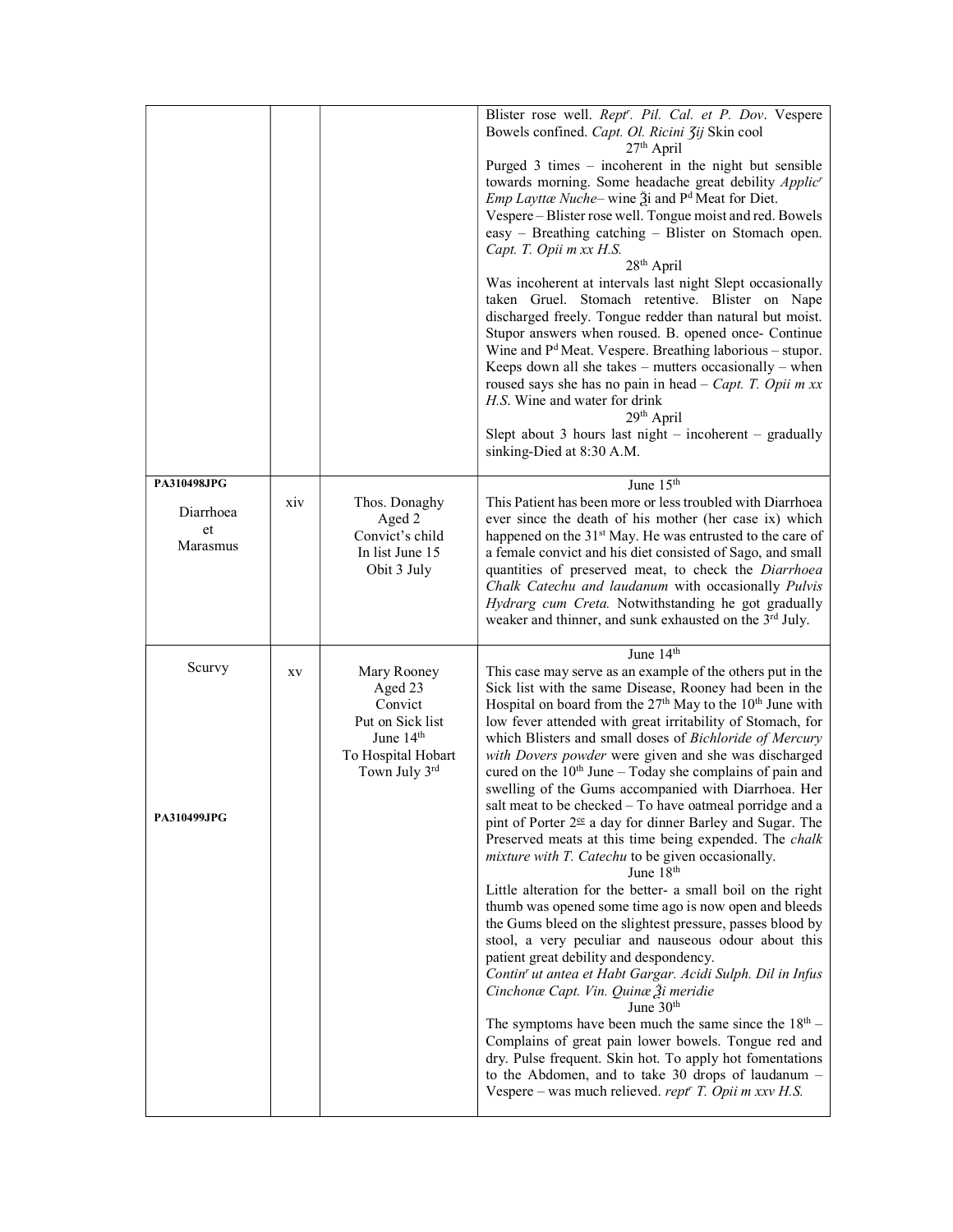|                    |  |              | July $1st$                                                       |  |  |  |  |
|--------------------|--|--------------|------------------------------------------------------------------|--|--|--|--|
|                    |  |              | Rested better has a grinding pain on going to stool in the       |  |  |  |  |
|                    |  |              | lower bowels. To have a small dose of castor oil with            |  |  |  |  |
|                    |  |              | laudanum.                                                        |  |  |  |  |
| <b>PA310500JPG</b> |  | July $2nd$ . |                                                                  |  |  |  |  |
|                    |  |              | Anchored at Hobart Town rec <sup>d</sup> on board fresh meat and |  |  |  |  |
|                    |  |              | vegetables for the use of Convicts. The change to this diet      |  |  |  |  |
|                    |  |              | in many of the cases seemed to increase the diarrhoea -          |  |  |  |  |
|                    |  |              | but it was easily checked by Chalk Catechu Opium                 |  |  |  |  |
|                    |  |              | $combined -$                                                     |  |  |  |  |
|                    |  |              | Rooney is some thing easier but very weak. Cont'. Omnia          |  |  |  |  |
|                    |  |              | Omitt <sup>r</sup> Ol. Ricini                                    |  |  |  |  |
|                    |  |              | July $3^{\text{rd}}$                                             |  |  |  |  |
|                    |  |              | Sent with 50 others labouring under Scurvy to Hospital           |  |  |  |  |
|                    |  |              | Hobart Town.                                                     |  |  |  |  |
|                    |  |              |                                                                  |  |  |  |  |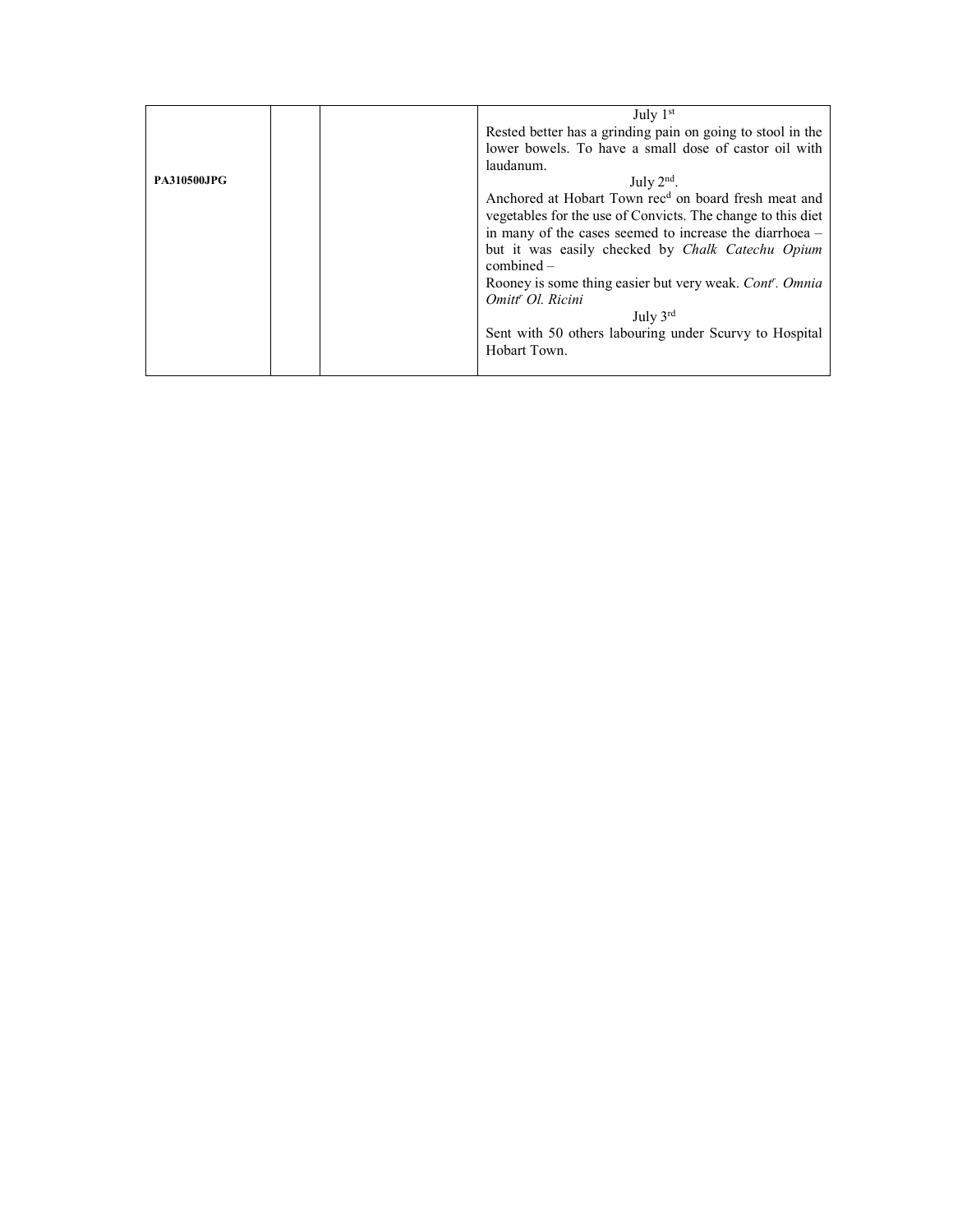#### **Diseases** Nosologically arranged Numbers<br>
Discharged to<br>
Duty<br>
Duty<br>
Hospital<br>
Died on board<br>
Died on board<br>
Invalided<br>
Invalided<br>
Remaining<br>
Remaining<br>
Remaining<br>
Nos. of such Cases<br>
as are detailed in Pyrexiae Ord. I. Febres. Internulleates Quotutiana Tertiana Continua Synochus 7 7 III VI Typhus Ord. II. Phlegmasiae. Bronchitis chron<sup>a</sup> Phlogosis 1 1 1 1 Pneumonia 3 3 2 1 1 V Rheumatismus 8 8 Otitis 1 1 1 1 Gastritis  $\begin{array}{|c|c|c|c|c|c|c|c|c|} \hline \end{array}$   $\begin{array}{|c|c|c|c|c|c|c|c|} \hline \end{array}$  4  $\begin{array}{|c|c|c|c|c|c|} \hline \end{array}$  4  $\begin{array}{|c|c|c|c|c|} \hline \end{array}$  1,11, XIII **Opthalmia**  Cynanche Tonsil 5 4 5 4 Ord. III. Exanthemata. Variola Rubeola Erysipelas Vaccina Ord. IV. Haemorrhagiae Haemoptysis Phthisis incipiens Phthisis cosfirmata Hematemesis Dysmenorrhea 2 2 2 2 X Ord. V. Profluvia. Catarrhus Dysenteria Neuroses. Ord. I. Comata. Apoplexia Ord. II. Adynamiae. Dyspepsia 1 1 1 Ord. III. Spasmi. Asthma Diarrhoea 11 10 10 1 1 XII Colica Epilespsia 4 2 4 2 VIII Ord. Iv. Vesaniae. Amentia Mania

# A Nosological Synopsis of the Sick Book kept during the Period of this Journal, in conformity with the 30<sup>th</sup> Article of the Surgeons' Instructions.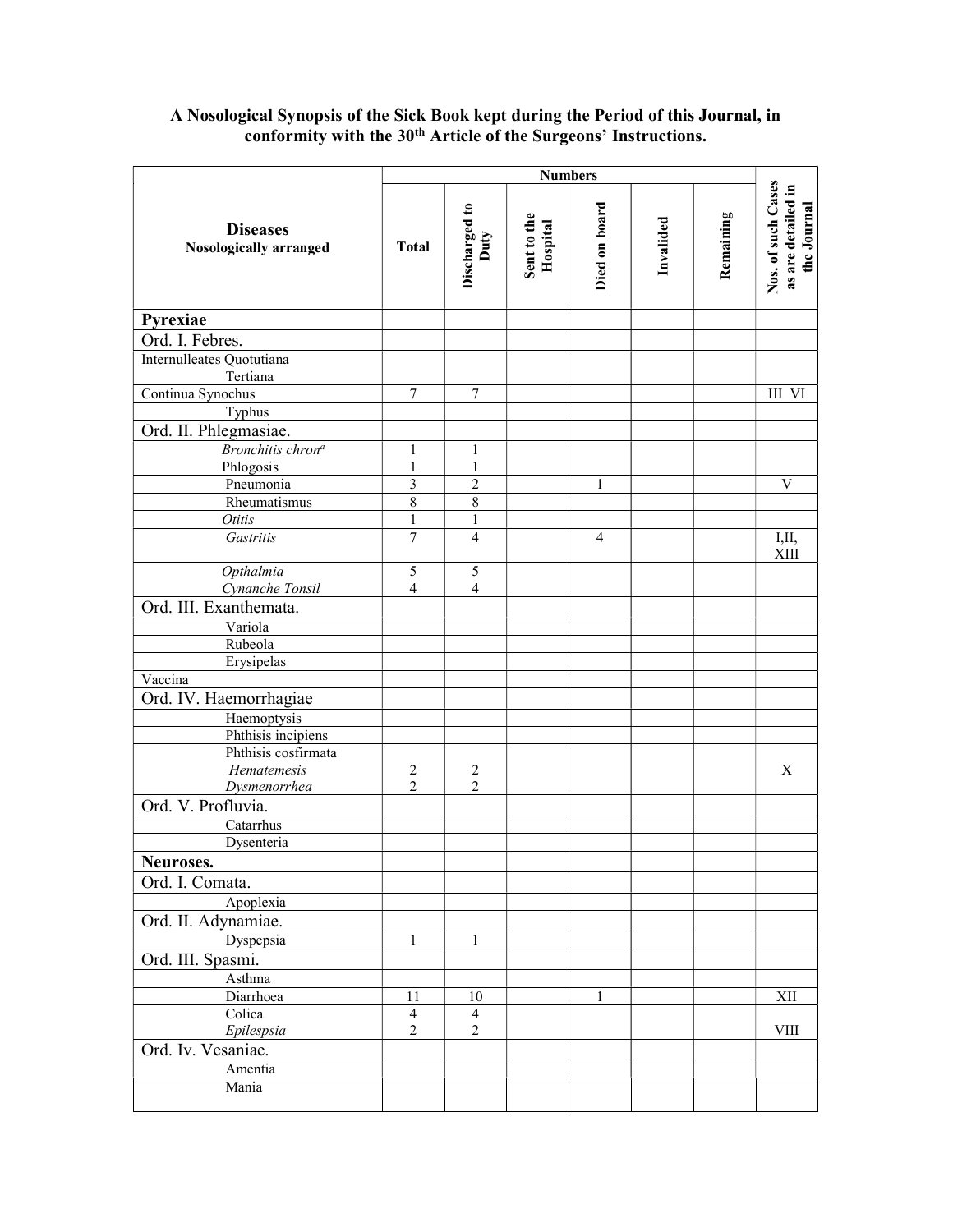| Cachexiae.                                                                                                 |                |                |                 |    |  |  |         |  |  |
|------------------------------------------------------------------------------------------------------------|----------------|----------------|-----------------|----|--|--|---------|--|--|
| Ord. I. Marcores.                                                                                          |                |                |                 |    |  |  |         |  |  |
| Tabes                                                                                                      |                |                |                 |    |  |  | VII,    |  |  |
| Marasmus                                                                                                   | 4              |                |                 | 4  |  |  | IX, XI, |  |  |
| Vermes                                                                                                     | 2              | $\overline{2}$ |                 |    |  |  | XIV     |  |  |
| Ord. II. Intumescentiae.                                                                                   |                |                |                 |    |  |  |         |  |  |
| Anasarca                                                                                                   |                |                |                 |    |  |  |         |  |  |
| Ascites                                                                                                    |                |                |                 |    |  |  |         |  |  |
| Hydrothorax                                                                                                |                |                |                 |    |  |  |         |  |  |
| Ord. III. Impetigines.                                                                                     |                |                |                 |    |  |  |         |  |  |
| Secondary Syphilis                                                                                         | $\overline{4}$ | 3              |                 | 1  |  |  | IV      |  |  |
| Scrophula                                                                                                  |                |                |                 |    |  |  |         |  |  |
| Icterus                                                                                                    |                |                |                 |    |  |  |         |  |  |
| Scorbutus                                                                                                  | 58             | 44             | 14              |    |  |  | XV      |  |  |
| Locales.                                                                                                   |                |                |                 |    |  |  |         |  |  |
| Ord. I. Dysaethesiae.                                                                                      |                |                |                 |    |  |  |         |  |  |
| Amaurosis                                                                                                  | 1              | 1              |                 |    |  |  |         |  |  |
| Ord. II. Dysorexiae.                                                                                       |                |                |                 |    |  |  |         |  |  |
| Ord. III. Dyscinesiae.                                                                                     |                |                |                 |    |  |  |         |  |  |
| Ord. IV. Apocenoses.                                                                                       |                |                |                 |    |  |  |         |  |  |
| Gonorrhoea                                                                                                 | 1              | 1              |                 |    |  |  |         |  |  |
| Ord. V. Epischeses                                                                                         |                |                |                 |    |  |  |         |  |  |
| Ischuria                                                                                                   |                |                |                 |    |  |  |         |  |  |
| Obstipatio                                                                                                 | 18             | 18             |                 |    |  |  |         |  |  |
| Dysuria                                                                                                    |                |                |                 |    |  |  |         |  |  |
| Ord. VI. Tumores.                                                                                          |                |                |                 |    |  |  |         |  |  |
| Aneurisma                                                                                                  |                |                |                 |    |  |  |         |  |  |
| Ord. VII. Ectopiae.                                                                                        |                |                |                 |    |  |  |         |  |  |
| Hernia                                                                                                     |                |                |                 |    |  |  |         |  |  |
| Prolapsus Uteri                                                                                            | 1              | 1              |                 |    |  |  |         |  |  |
| Luxatio                                                                                                    |                |                |                 |    |  |  |         |  |  |
| Ord. VIII. Dialyses.                                                                                       |                |                |                 |    |  |  |         |  |  |
| Psora                                                                                                      | $\sqrt{2}$     | $\overline{2}$ |                 |    |  |  |         |  |  |
| Vulnus                                                                                                     | $\mathfrak{Z}$ | 3              |                 |    |  |  |         |  |  |
| Ulcus                                                                                                      | $\mathbf{1}$   |                | $\mathbf{1}$    |    |  |  |         |  |  |
| Contusio etc                                                                                               | 14             | 14             |                 |    |  |  |         |  |  |
| <b>GENERAL TOTAL</b>                                                                                       | 172            | 147            | $\overline{15}$ | 10 |  |  | 15      |  |  |
| NOTE.-Medical Officers are desired particularly to Notice that the Numbers in each Disease and the general |                |                |                 |    |  |  |         |  |  |
| Total must not only correspond with the Sick Book, but also with the particulars contained in the several  |                |                |                 |    |  |  |         |  |  |
| Nosological Returns for the period.                                                                        |                |                |                 |    |  |  |         |  |  |